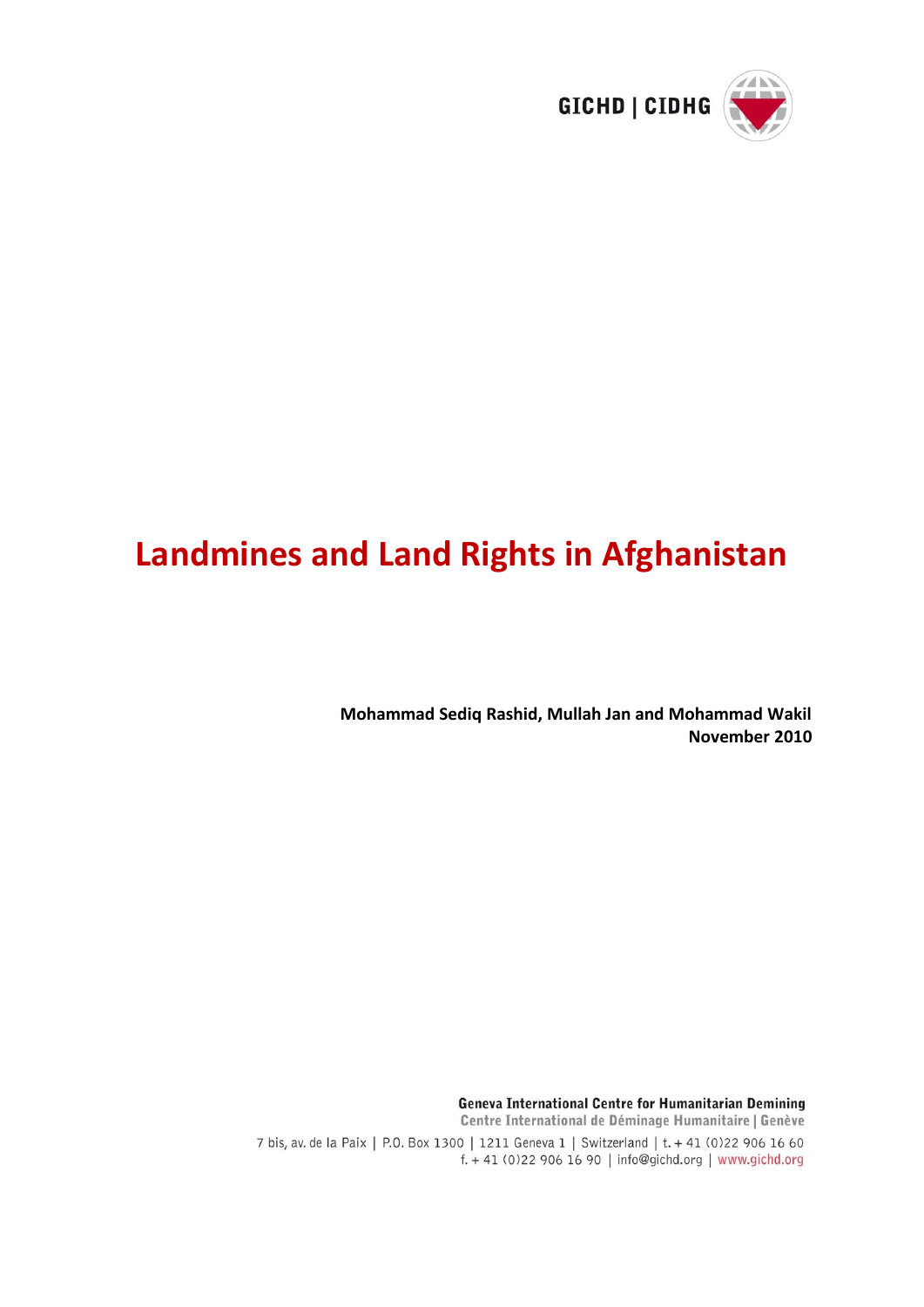

**The Geneva International Centre for Humanitarian Demining** (GICHD) strives for a world free of anti-personnel mines and from the threat of other landmines and explosive remnants of war, and where the suffering and concerns of populations living in affected areas are addressed. The Centre is active in research, provides operational assistance and supports the implementation of the Anti - Personnel Mine Ban Convention.

This project was written by Mohammad Sediq Rashid, Mullah Jan and Mohammad Wakil from the the Mine Action Coordination Centre of Afghanistan

This project has been managed by Sharmala Naidoo, Project Manager, Linking Mine Action and Development, GICHD[, s.naidoo@gichd.org](mailto:s.naidoo@gichd.org)

#### **© Geneva International Centre for Humanitarian Demining**

The views expressed in this publication are those of the authors and do not necessarily represent the views of the Geneva International Centre for Humanitarian Demining. The designation employed and the presentation of the material in this publication do not imply the expression of any opinion whatsoever on the part of the GICHD concerning the legal status of any country, territory or armed groups, or concerning the delimitation of its frontiers or boundaries.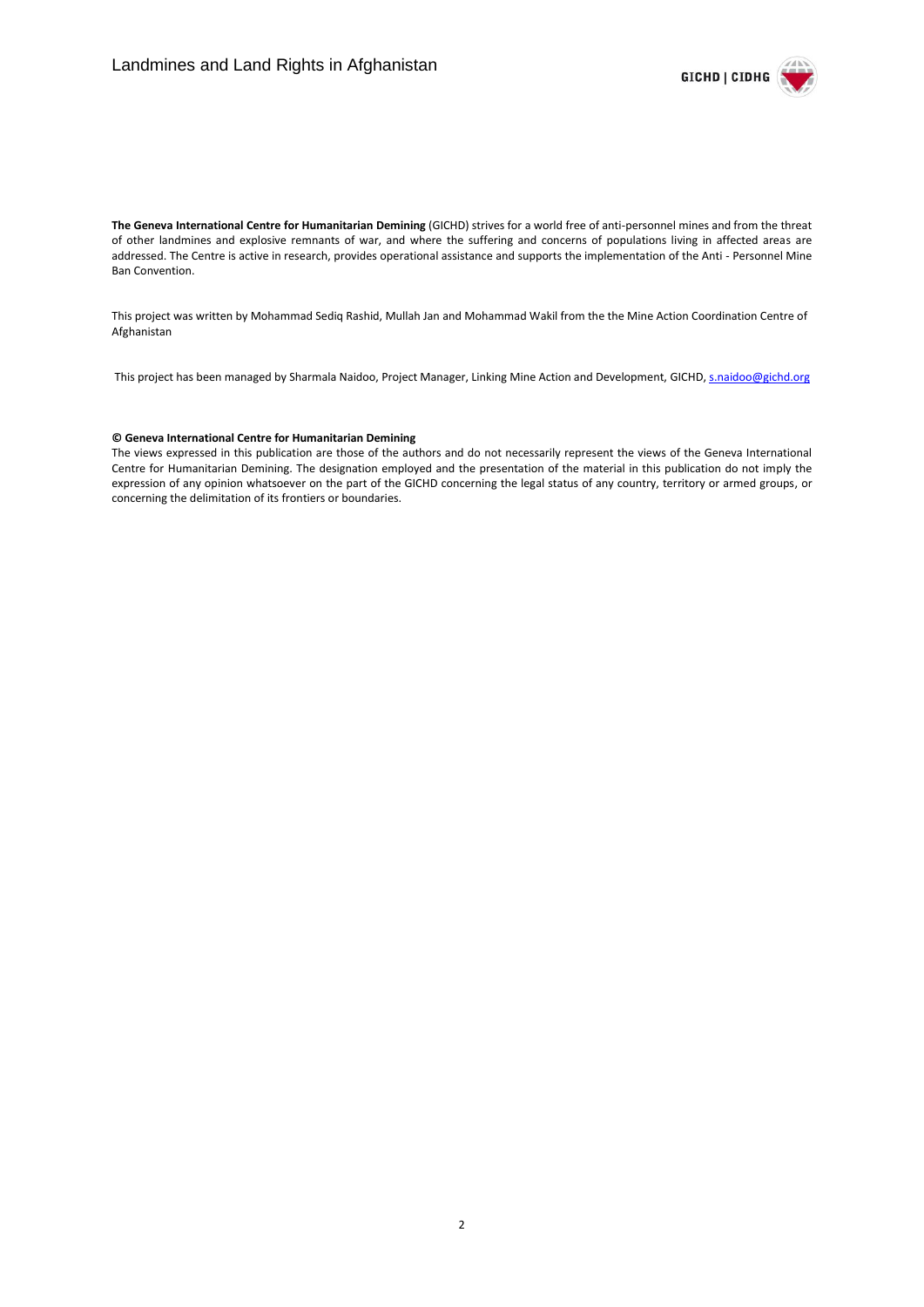

## **CONTENTS**

| 3. SOCIO-ECONOMIC IMPACT OF LANDMINES/ERW CONTAMINATION IN AFGHANISTAN 11       |
|---------------------------------------------------------------------------------|
|                                                                                 |
|                                                                                 |
|                                                                                 |
| 4. CONTAMINATION, LAND RIGHTS AND THE RESPONSE OF MINE ACTION ORGANISATIONS  13 |
|                                                                                 |
|                                                                                 |
|                                                                                 |
|                                                                                 |
|                                                                                 |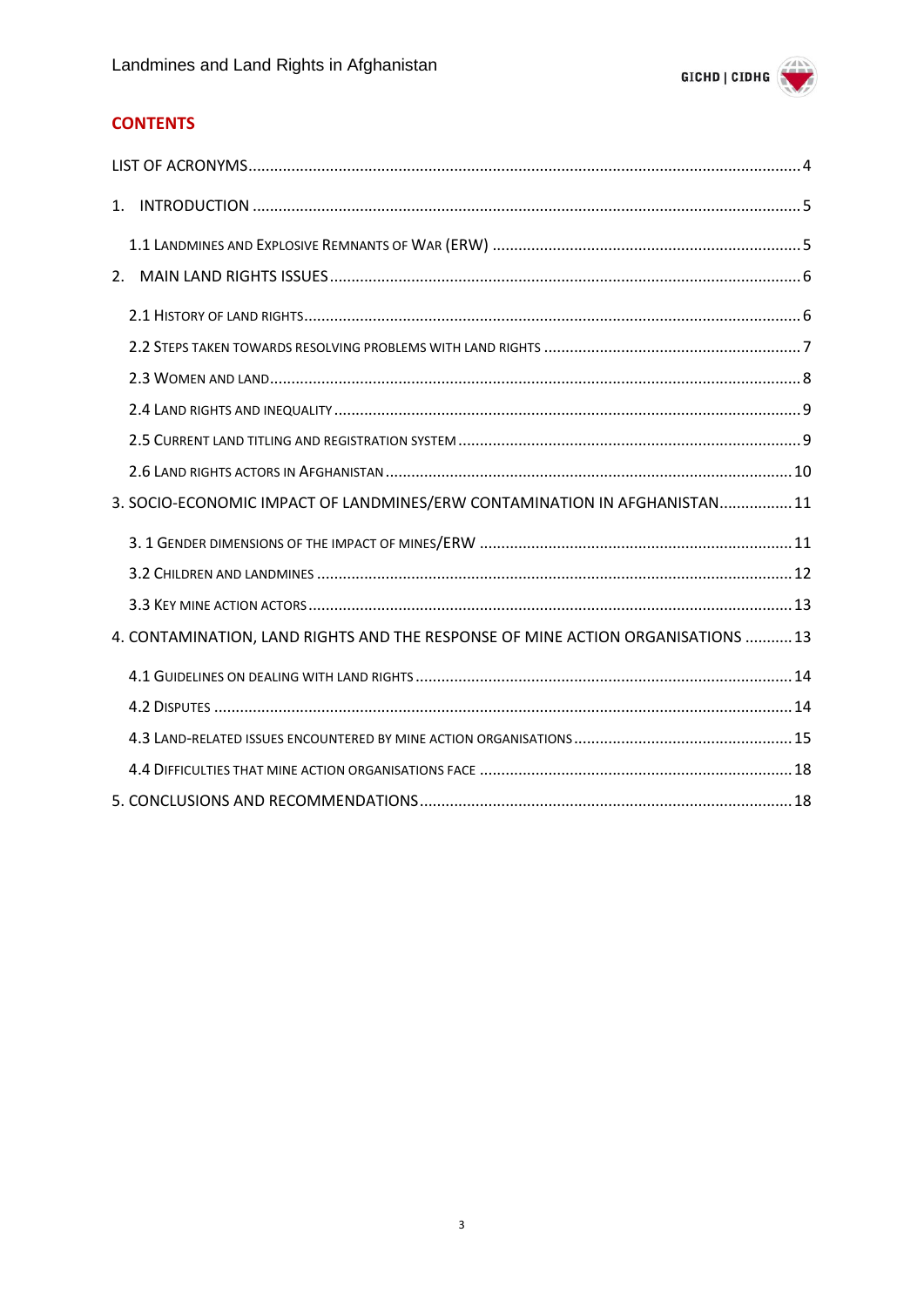

## <span id="page-3-0"></span>**LIST OF ACRONYMS**

| <b>AIHRC</b>    | Afghanistan Independent Human Rights Commission           |
|-----------------|-----------------------------------------------------------|
| AAR Japan       | Association for Aid and Relief Japan                      |
| ACL             | Afghan Campaign for Landmines                             |
| <b>ADC</b>      | Asadbrothers Demining Company                             |
| <b>AMAC</b>     | Area Mine Action Centre                                   |
| <b>ARCS</b>     | Afghan Red Crescent Society                               |
| AREU            | Afghanistan Research and Evaluation Unit                  |
| <b>ATC</b>      | Afghan Technical Consultants                              |
| <b>CMCC</b>     | <b>Country Mine Clearance Company</b>                     |
| <b>DAFA</b>     | Demining Agency for Afghanistan                           |
| <b>DAO</b>      | Development & Ability Organization                        |
| <b>DDG</b>      | Danish Demining Group                                     |
| <b>EODT</b>     | <b>EOD Technology Inc</b>                                 |
| <b>ERW</b>      | <b>Explosive Remnants of War</b>                          |
| <b>FAO</b>      | Food and Agriculture Organization                         |
| G4S             | Ordnance Management Afghanistan (previous Armor Group)    |
| GDP             | <b>Gross Domestic Product</b>                             |
| GGDC            | <b>Gold Global Demining Company</b>                       |
| GS              | <b>Green Step</b>                                         |
| <b>GTZ</b>      | <b>German Technical Cooperation</b>                       |
| HDI             | Hemayatbrothers Demining International                    |
| ΗI              | Handicap international                                    |
| HT              | <b>Halo Trust</b>                                         |
| IBA             | <b>International Bar Association</b>                      |
| <b>KMCC</b>     | Kabul Mine Clearance Company                              |
| <b>LIAT</b>     | Landmine Impact Assessment Team                           |
| <b>LTERA</b>    | Land Titling and Economic Restructuring Activity Project  |
| <b>MAIL</b>     | Ministry of Agriculture, Irrigation and Livestock         |
| <b>MAPA</b>     | Mine Action Programme of Afghanistan                      |
| <b>MCPA</b>     | Mine Clearance Planning Agency                            |
| <b>MDC</b>      | Mine Detection and Dog Centre                             |
| <b>MMCC</b>     | Mobile Mini Circus for Children                           |
| MTI             | Mine Tech International                                   |
| <b>NDSS</b>     | <b>National Demining Support Services</b>                 |
| <b>NRC</b>      | Norwegian Refugee Council                                 |
| <b>OMAR</b>     | Organization for Mine Clearance and Afghan Rehabilitation |
| <b>OMAR Int</b> | <b>OMAR International</b>                                 |
| PM/WRA/DynCorp  | Weapons Removal & Abatement                               |
| <b>PPP</b>      | <b>Purchasing Power Parity</b>                            |
| <b>PSS</b>      | <b>Professional Service Solutions</b>                     |
| <b>SDG</b>      | Safi Demining Group                                       |
| <b>TDC</b>      | <b>Trust Demining Company</b>                             |
| <b>TDG</b>      | <b>Titan Demining Group</b>                               |
| <b>UADC</b>     | United Asia Demining Company                              |
| <b>UNAMA</b>    | United Nations Assistance Mission in Afghanistan          |
| <b>UNHCR</b>    | United Nations High Commissioner for Refugees             |
| <b>USAID</b>    | United States Agency for International Development        |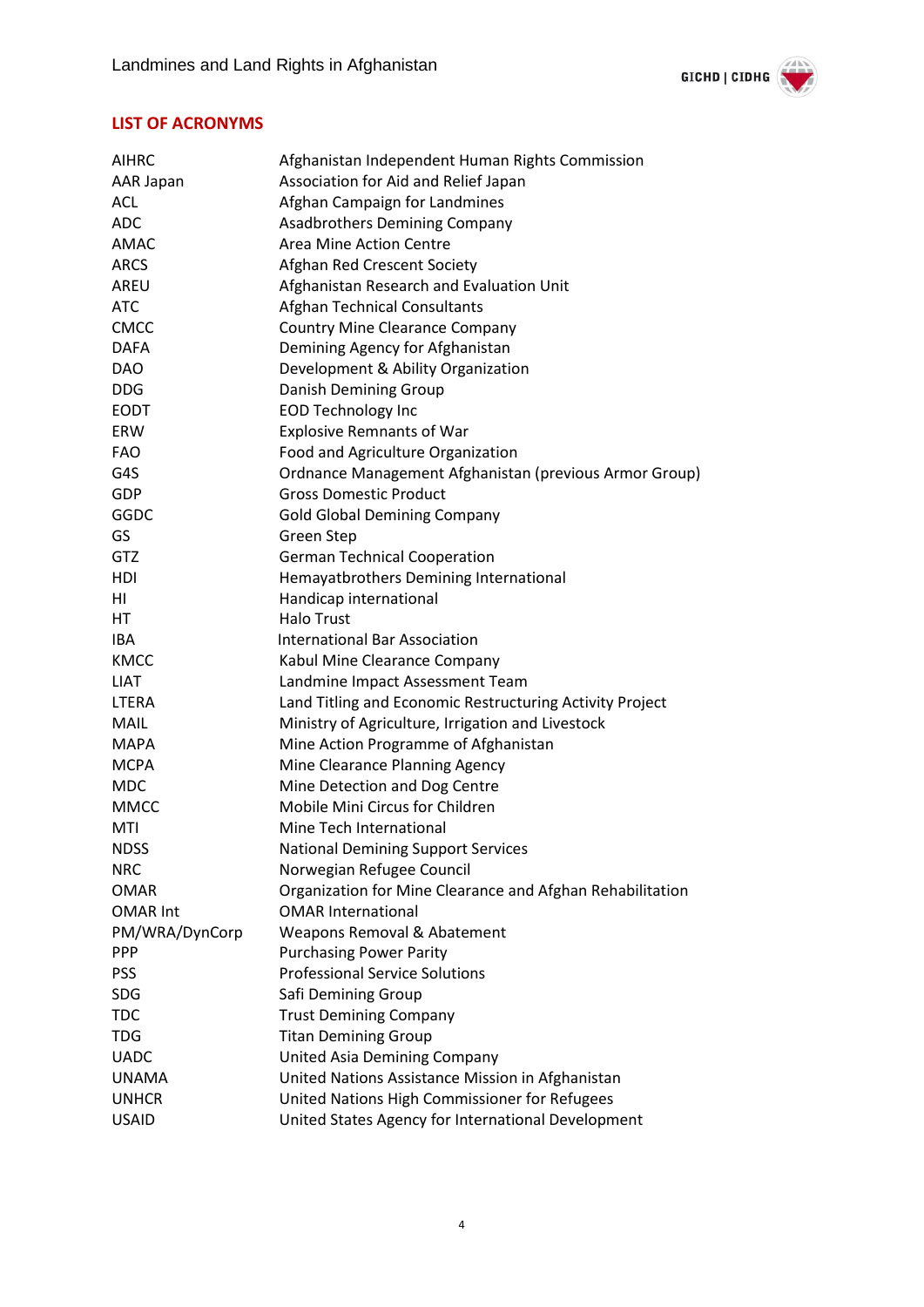

### <span id="page-4-0"></span>**1. Introduction**

This case study explores the links between landmine contamination and post-conflict land rights issues in Afghanistan. $<sup>1</sup>$ </sup>

Afghanistan is a landlocked country located in south-western Asia, bordered by Iran, Pakistan, China and the three central Asian countries. Rocky mountains and deserts with little vegetation make up most of the country. The population is estimated at 26.8 million people<sup>2</sup> and the country is ethnically diverse and sparsely populated. Afghanistan faces serious political instability and a dire humanitarian emergency.

Over three decades of widespread and devastating armed conflict has left Afghanistan with some of the worst social indicators. The Afghanistan Human Development Report 2007 indicates that the country's Human Development Index is far behind its neighbouring countries and ahead of only four countries in the world. Annual Gross Domestic Product per capita in terms of purchasing power parity (PPP) is \$964 USD, the adult literacy rate is at 23.5 per cent and life expectancy is among the lowest in the world, at 43.1 years. Skilled workers are hard to find, therefore the human resource base is depleted and state institutions have not yet been fully revived.<sup>3</sup>

Health indicators for children and women are low, which is linked to education. Gross education enrolment ratio is only 59.3 per cent, with the number of girl students well below that of boys. The Afghan Human Development Report 2007 shows that an estimated 12.6 per cent of women can read and write. To compare, the literacy rate among the Afghan men is estimated at 32.4 per cent. The female school enrolment rate is almost half of male enrolment, at 41.8 per cent compared to 73.7 per cent. These figures clearly show that Afghan women are to a great extent deprived of an adequate education. They are also disadvantaged when it comes to employment and health care services.

The country has a long way to go in order to improve its social indicators. Better coordination and joined-up efforts by the state, civil society and the private sector are necessary to achieve the "freedom of people to exercise real choices and enhance their capability to live healthy, long and meaningful lives"<sup>4</sup>.

#### <span id="page-4-1"></span>**1.1 Landmines and Explosive Remnants of War (ERW)**

Landmines and ERW are among the worst legacies of the wars in Afghanistan and remain a threat to over two thousand communities<sup>5</sup>. The contamination of agricultural land, pastoral lands, roads and access ways to water sources, puts the lives and livelihoods of many Afghans at risk. In 2009, an average of more than 40 people each month were injured or killed by landmines and explosive remnants of war (boys 48 per cent, men 37 per cent, girls 8 per cent and women 7 per cent). Overall, of approximately 2.7 per cent of all severely disabled Afghans (41 per cent female and 59 per cent male), 8.6 per cent are this way because of landmine and ERW related injuries<sup>6</sup>. The male population constitutes 92 percent of this total and 55 percent of all these victims are below twenty years of age.<sup>7</sup>

 $\overline{a}$  $1$  This document has been produced as a result of landmine and land rights literature review as well as structured and semi- structured interviews with a number of both mine action and land rights stakeholders in Afghanistan.

<sup>2</sup> U.S. Census Bureau, 2001; *Strategy World.* <http://www.strategypage.com/articles/opertionenduringfreedom/chap3.asp>(accessed July 18, 2010).

<sup>3</sup> World Bank. *AFGHANISTAN WORLD BANK APPROACH PAPER.* Approach Paper, Kabul: World Bank, 2001.

<sup>4</sup> Ali Wardak, Daud Saba, and Halima Kazem. *Afghanistan Human Development Report, Bridging Modernity and Tradition:Rule of Law and the Search for Justice.* Human Development, Islamabad: Army Press, 2007.

<sup>5</sup> MACCA. *MACCA Fast Facts.*Kabul: Mine Action Coordination Centre of Afghanistan, 2010.

<sup>6</sup> Ibid

<sup>7</sup> Afghanistan National Mine Action Database as in August 2010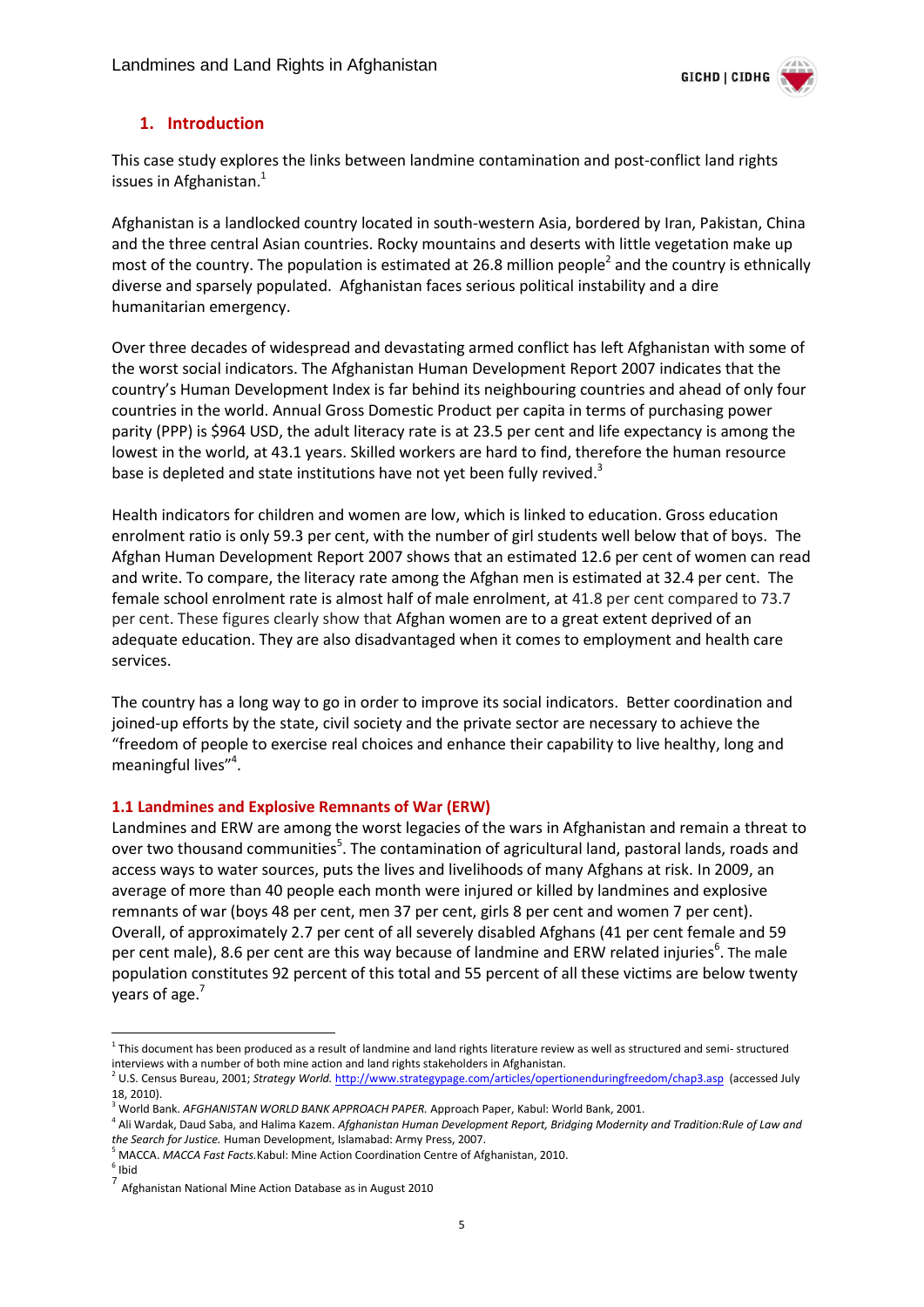

Mines were used indiscriminately in Afghanistan by most of the warring factions. Russians and the Russian-backed Afghan military forces used mines for the protection of their military instalments. Mujahideen<sup>8</sup> forces used anti-vehicle mines in order to block the movement of Russian and government forces. Armed conflicts among Mujahideen factions, and then between the Taliban and their opposition, led to widespread contamination of vital land. However there is a lack of records or maps indicating where the mines were laid and this has further exacerbated the negative impact of landmines.

After 9/11 in 2001, American military operations against Taliban forces resulted in cluster munitions and other ERW contamination. According to the national mine action database, mine and ERW contamination have blocked the use of approximately 161 km<sup>2</sup> of agricultural land as well as an estimated 6.4 km<sup>2</sup> of water sources, and approximately 48 km<sup>2</sup> of residential land.<sup>9</sup>As of June 2010, the overall estimated total landmine and ERW contamination in Afghanistan is 654 km<sup>2</sup>, affecting approximately 2,127 communities in 33 out of the 34 provinces. Most of the land affected is pastoral land and so a vital source of livelihood for many Afghans living in rural areas. According to the UN Environment Programme, the ownership of pastoral land is one of the reasons for the continuation of conflicts in various parts of the country.<sup>10</sup>

The knock-on effects of Mines/ERW reach well beyond the continuous deaths and injuries of innocent people. They also threaten the safety of communities, impede the return of refugees and internally displaced persons, limit access to essential social services, and prevent access to resources that are necessary for sustainable livelihoods. $^{11}$ 

#### <span id="page-5-0"></span>**2. MAIN LAND RIGHTS ISSUES**

#### <span id="page-5-1"></span>**2.1 History of land rights**

Since 1923, most of the Afghanistan constitutions have covered land-related issues. In practice however, private property holders have not benefited sufficiently from property protection $^{12}$ . In recent Afghan history, land reform and property rights have been major issues however, and to overcome these now, it would be necessary to create a national land-registry mechanism and the collation of various types of documents for proving land ownership.

Historically, private property ownership in Afghanistan has been vulnerable due to the lack of formal protection. For example, people subject to banishment could face their land being confiscated. As an effort to address this problem and achieve fair land distribution for eradicating poverty, President Daud initiated a major land reform effort in the 1970s. The Russian-backed communist regime then went further in the 1980s, when the government rigorously took land from those in possession of more than six hectares (30 Jeribs), $13$  without providing compensation. The constitution limited private ownership and made it subject to state control, and those who failed to register their land faced its confiscation. This resulted in considerable backlash and revolt against the regime.

<sup>-</sup><sup>8</sup> Mujahideens refers to o the forces that were fighting Russians and their supported regime during the Russian occupation era in Afghanistan

<sup>9</sup> Mine Action Coordination Centre of Afghanistan. 1389 Integrated Operational Framework[. http://www.macca.org.af](http://www.macca.org.af/) (accessed July 2010) <sup>10</sup> UNEP (United Nations Environment Programme). Recommended Strategy for Conflict Resolution of Competing High Pasture Claims of *Settled and Nomadic Communitiesin Afghanistan.* Kabul: UNEP, 2009.

<sup>11</sup> Sharmala Naidoo, Ted Paterson, Nara Weigel. *Linking Mine Action With Development, National Mine Action Centres.* Geneva: Geneva Centre for Humanitarian Demining, 2009.

<sup>12</sup> Foley, Conor. *A Guide to Property Law in Afghanistan.* Peshawar: Khyber Mail,Norwegian Refugee Council, 2005.

<sup>&</sup>lt;sup>13</sup> One Jerib land is equal to 2000 square meters.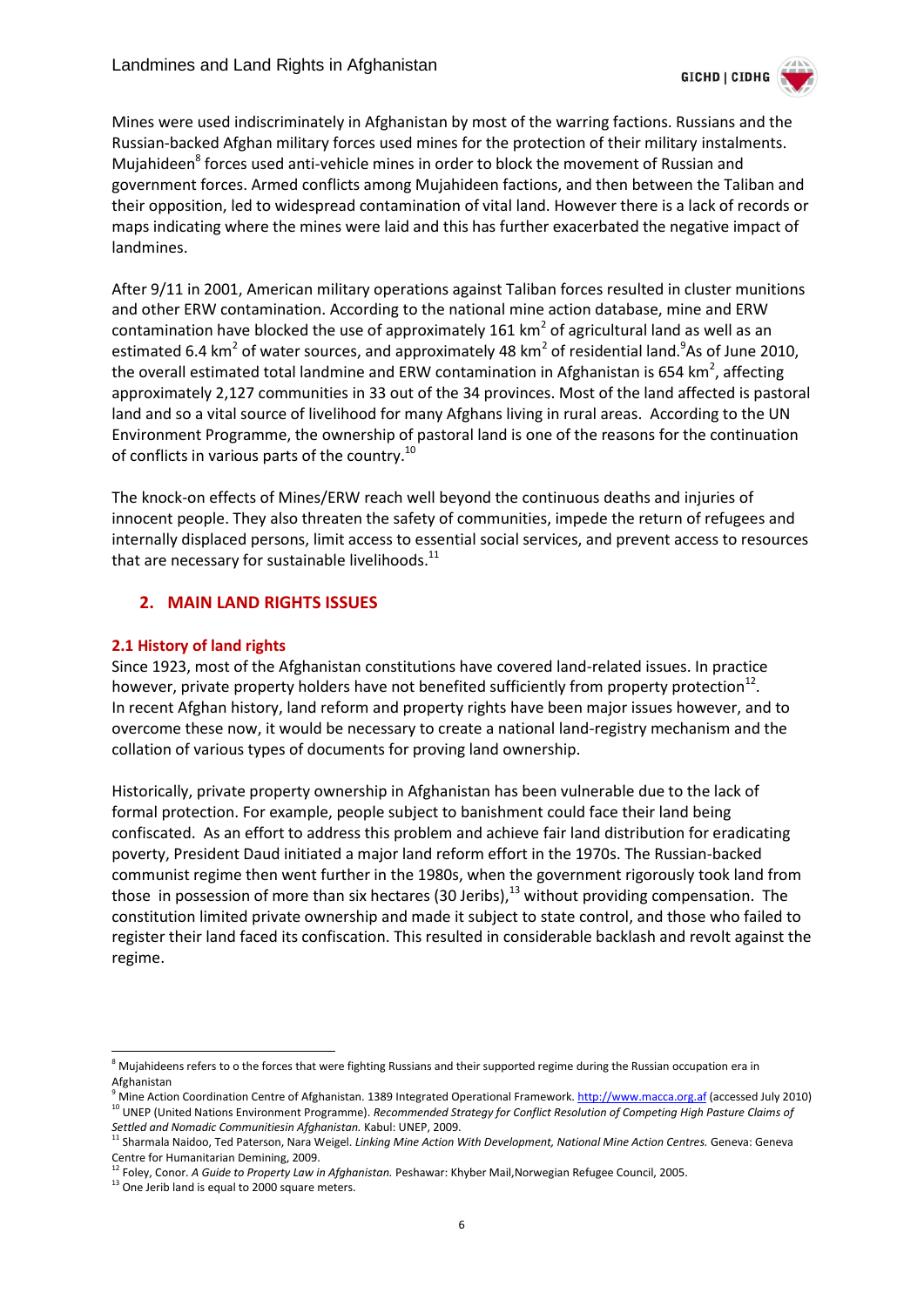

Although President Najibullah<sup>14</sup> abandoned this land reform policy in 1987, his government was unable to take further action due to war.<sup>15</sup> In 1992, Mujahideen forces seized control of Kabul and the government, and taking into consideration land rights issues, drafted a new constitution. However it remained valid only on paper because of armed conflict and widespread anarchy. Many Afghans were forced to leave their land, and land usurpation, ie, land seized unjustly by someone else, prevailed and still continues. Many land ownership documents have been forged and based on recent studies, it is estimated that approximately 800,000 hectares of land has been illegally occupied during the last three decades of conflict in Afghanistan.<sup>16</sup>

In 1996, the Taliban regime came to power. The Taliban ignored the Constitution and the civil law of the country, and instead established Islamic courts for the direct application of Sharia law in relation to land issues.<sup>17</sup> They attempted to resolve some long-standing land-related disputes and issues, <sup>18</sup> but in doing so, and by supporting certain groups, they deeply disturbed the land rights domain. War continued during the Taliban regime, resulting in substantial population displacement that further complicated land ownership.

In September 2000, the law on land under decree number 57 (issue number 795) was issued. This law created a commission for land clarifications and operated under the Department of Land Classification in the Ministry of Agriculture.<sup>19</sup> The commission's main tasks were to:

- $\bullet$ register land and legal documents
- $\bullet$ categorise farmland areas
- define boundaries between private lands  $\bullet$
- identify government-owned land, common lands, religious lands and barren lands  $\bullet$
- $\bullet$ restore the confiscated land to its original owners
- refer disputes to the courts  $\bullet$
- distribute the ownership documents  $\bullet$

Foley (2005) refers to this law as one of the most comprehensive laws for addressing the proof of ownership documents. It specifies the following documents as proof of ownership:

- Official documents issued and validated by the courts that indicate ownership, purchase,  $\bullet$ gift, exchange, surrender, or another form of transfer
- Officially authorised purchase documents issued by an authorised government department
- Officially registered tax payment documents  $\bullet$
- Water rights documents where there is no evidence against their authenticity and the land concerned is shown in the book of ownership and taxation
- Customary documents prepared before 1975, properly witnessed and submitted to an  $\bullet$ authorised government department before 1978

#### <span id="page-6-0"></span>**2.2 Steps taken towards resolving problems with land rights**

Land reform and secure land rights are a formidable challenge in Afghanistan. This is due to the devastation that long, widespread and bitter armed conflicts have caused; the return of millions of Afghan refugees coupled with land-shortage, and the lack of institutional capacity for managing land-related issues.<sup>20</sup> The development of a land allocation policy and the role of urban master plans are issues that need to be addressed by the current government.

<sup>-</sup><sup>14</sup> President Najibullah was the last president of the Russian backed regime in Afghanistan.

 $15$  Ibid.

<sup>16</sup> Zarif, Haroon, interview by Mohammad Sediq Rashid. *Land Lease Enforcement Director, Islamic Republic of Afghanistan, Ministry of Agriculture, Irrigation and Livestock* (July 22, 2010).

<sup>17</sup> Foley, Conor. *A Guide to Property Law in Afghanistan.* (Peshawar: Khyber Mail,Norwegian Refugee Council, 2005), 30.  $18$  Ibid.

<sup>19</sup> Foley, Conor. *A Guide to Property Law in Afghanistan.* (Peshawar: Khyber Mail,Norwegian Refugee Council, 2005), 42.

 $20$  Ibid.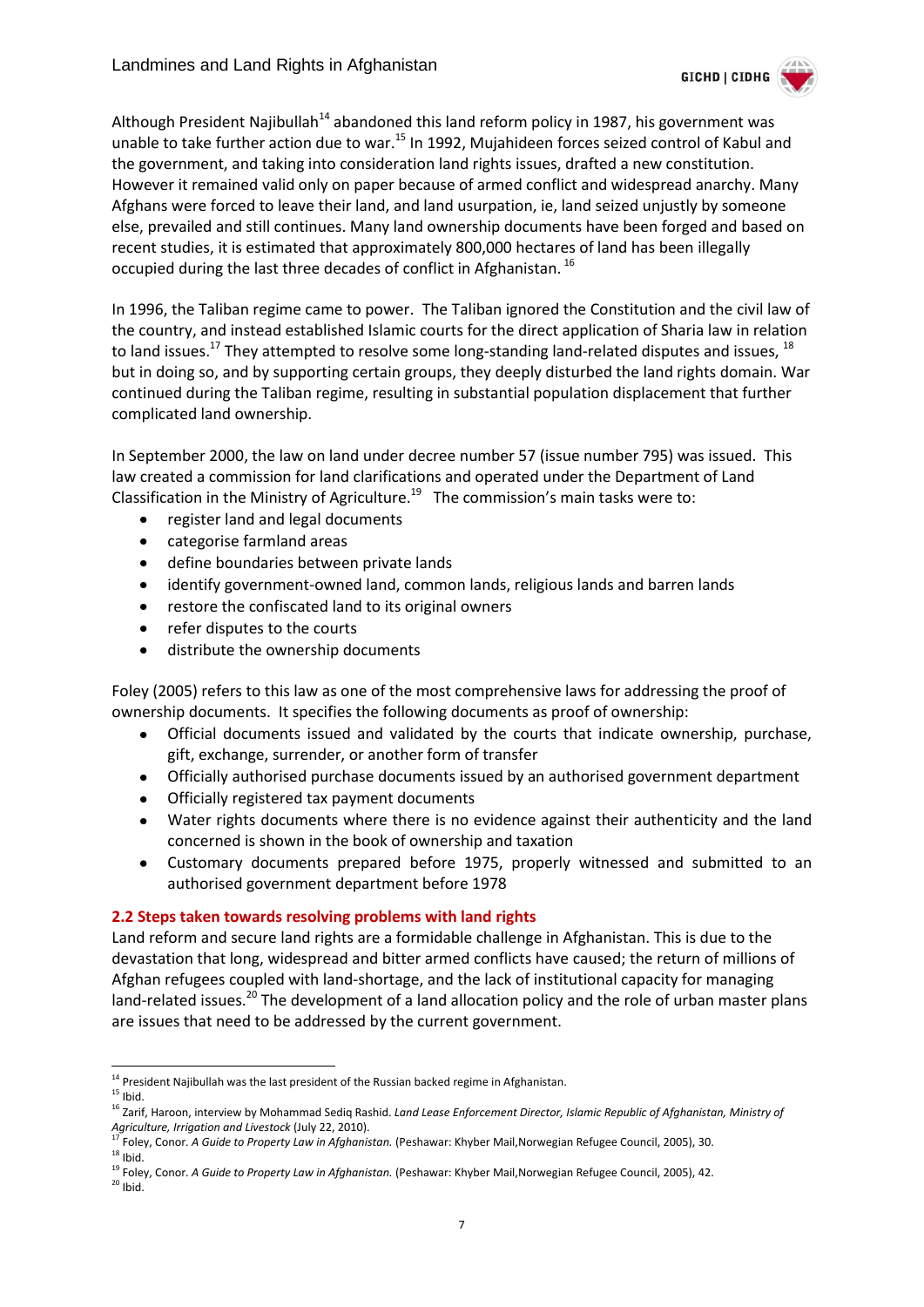

The government has made some progress on establishing a legal framework, but several grey areas remain. Afghanistan lacks a capable and responsive institutional set-up, skilled and empowered human resources, a nationwide survey of land for a credible land-registry and stakeholder coordination. To be successful, a considered and coordinated response is required on a range of issues. These include: increasing the number of qualified lawyers; strengthening public awareness of land rights; eliminating corruption in the judicial system; minimising the interference of local authorities based on discrimination; establishing a compensation system; and addressing gaps and contradictions in the legal framework and land reform policies.<sup>21</sup> A very high illiteracy rate in the country, with women especially being far behind the men when it comes to literacy, further complicates land rights issues. This reality increases the demand for some special programmes of awareness-raising on land rights.

According to the Afghanistan Research and Evaluation Unit (AREU), "securing peace without securing peaceful and fair land-relations will not bring lasting socio-political order." Problematic areas that need to be well understood and resolved include: widespread instability in land relations; minimal rule of law; inadequate legal and procedural guidance; poor legal definitions; competing claims over government land; pastoral land use; and confusion in land administration.<sup>22</sup>

Additional land rights challenges include:

- inequities in land ownership, (eg, few owners; many tenants. A survey conducted in 1967 shows that the vast majority of farmers possess less than one hectare of irrigated land, and there is unequal distribution of farm production between the landlord and the peasants<sup>23</sup>)
- $\bullet$ ethnic conflict over land access
- landlessness and indebtedness in the farming sector  $\bullet$
- lack of land rights policies that favour the poor  $\bullet$
- varying legal bases (eg customary, religious and state law)  $\bullet$
- a general vagueness in the land tenure system<sup>24</sup>  $\bullet$

#### <span id="page-7-0"></span>**2.3 Women and land**

-

Women's inheritance rights are one of the main gender issues in regard to land rights in Afghanistan. When there are male heirs, female family members are usually deprived of their inheritance rights. Widows are normally allowed to stay on property provided that they marry the brother of their deceased husband.<sup>25</sup> This customary practice violates Islamic Sharia law, and the Afghanistan civil code, constitution and relevant international treaties.<sup>26</sup> Generally, female headed families are more vulnerable because of land ownership problems.

An estimated 87.4 per cent of women cannot read and write. This being an extremely high illiteracy rate can be a major contributing factor for women's inability to raise their voices and concerns in relation to their land rights. It is particularly difficult for female clients to pursue dispute resolution in the courts. To do this they must have the approval of their family members that they can rarely obtain. Women are normally not allowed to go outside their communities for dispute resolution because this is considered a significant insult for the family or the community honour.

<sup>21</sup> Misbah, Abdul Subhan, interview by Mohammad Sediq Rashid. *Deputy Director Afghanistan Legal Aid Organization* (June 17, 2010). (Power Point presentation presented during the interview)

<sup>&</sup>lt;sup>2</sup> Wily, Liz Alden. *Land and Constitution, Current Land Issues in Afghanistan. Kabul: Afghanistan Research and Evaluation Unit (AREU),* 

<sup>2003.</sup> <sup>23</sup> Wily, Liz Alden. *Land Rights in Crisis.* Issues Paper Series, (Kabul: Afghanistan Research and Evaluation Unit, 2003), 85.

<sup>&</sup>lt;sup>24</sup> Wily, Liz Alden. *Land Rights in Crisis.* Issues Paper Series, Kabul: Afghanistan Research and Evaluation Unit, 2003.page 9

<sup>25</sup> Foley, Conor. *A Guide to Property Law in Afghanistan.* Peshawar: Khyber Mail,Norwegian Refugee Council, 2005.

<sup>&</sup>lt;sup>26</sup> Foley, Conor. A Guide to Property Law in Afghanistan. Peshawar: Khyber Mail, Norwegian Refugee Council, 2005.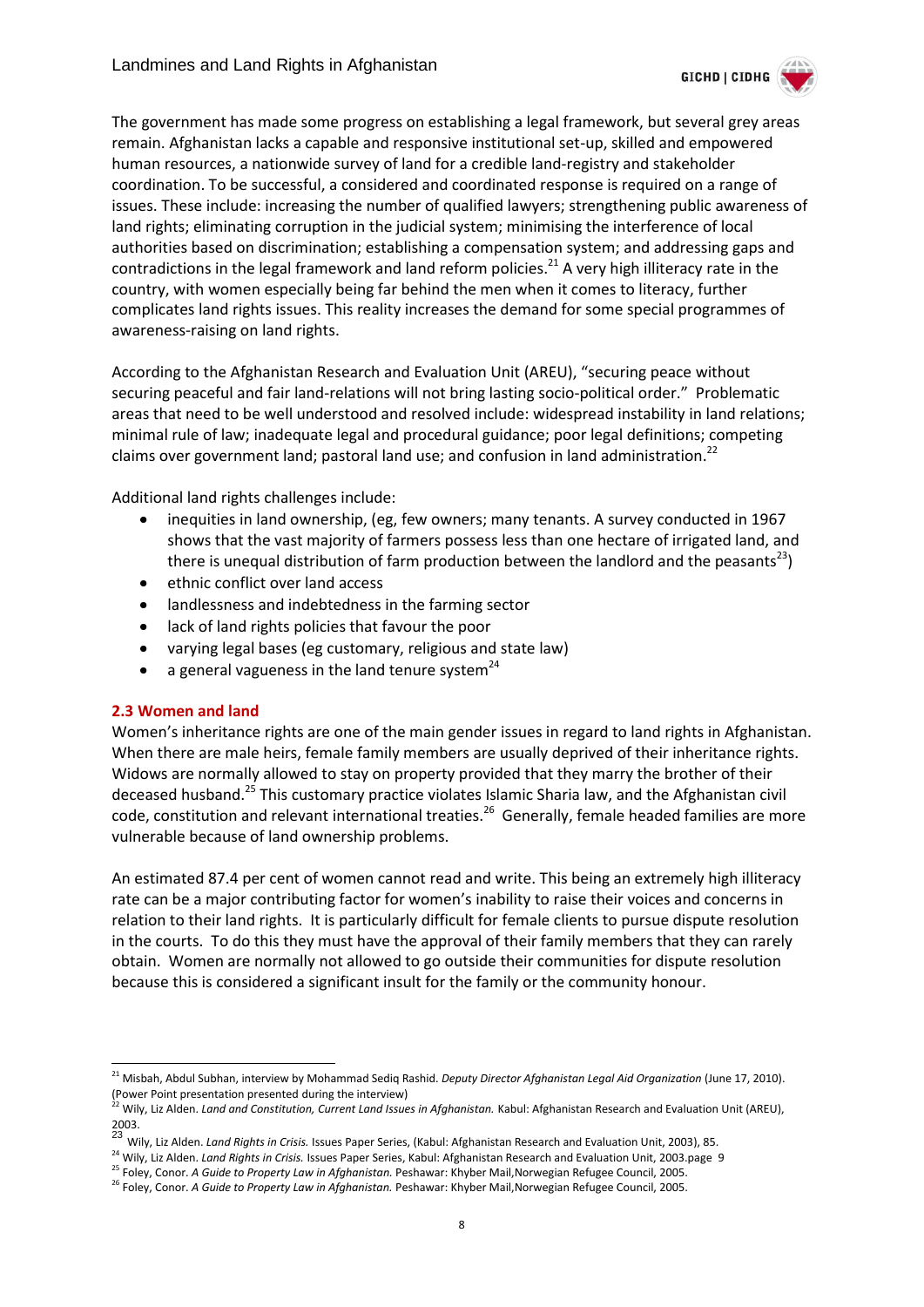

In Afghanistan very few women own land and only some widowed women own livestock. Afghans being largely relying on agriculture and livestock both these assets are therefore vital for livelihoods in rural areas. To examine women's access to land and livestock a study was conducted by Afghanistan Research and Evaluation Unit in 2005 in three provinces of Afghanistan namely Kabul, Badakhshan and Bamyan. This study found that women have a great deal of involvement in agriculture but few of them own land or livestock. It was also found that the women who owned and had some sort of control on these assets were able to use them productively. Women can greatly suffer from the lack of improved access to land and livestock: for example this can affect woman's decision-making power; it will affect women's ability to control the income gained from the sale of livestock produce; the lack of land and livestock ownership can affect the level of care required for elderly women because these assets can be useful for bargaining for better care from the relatives in old age. Women can generate more income by owning and having access to land and livestock compared to many other activities in which women are currently involved. This in turn can empower women to support a family or enable some young widows if they want to remarry. There are few other than the livestock and agriculture income generating options for women in rural areas that can be done inside the village. Women unlike men cannot work outside their villages.

In Afghanistan majority of landmine and ERW contamination is in agriculture and pastoral lands. For example an estimated 161 square kilometres of agricultural land is contaminated by mines and ERW. Most of the remaining landmines and ERW contamination is in pastoral land. These factors in the context of significant cultural restrictions for girls and women have specific implications for women. For example women cannot travel long distances to take their livestock for herding or bring drinking water to their houses. The blockage of pastoral land, agricultural land or water sources can have serious impact on women specially the female-headed households.

#### <span id="page-8-0"></span>**2.4 Land rights and inequality**

-

Land rights-related inequalities based on ethnicity, language and tribal origin is another devastating consequence of three decades of armed conflict in Afghanistan. It is one of the main things that have prevented sustainable peace. Minorities in various parts of the country have been deprived of their land and forced to settle elsewhere.<sup>27</sup> For example, the Pashtoon minorities in the north were forced by the local indigenous population to leave their land. Also, the recent tensions between Pashtoon nomads and Hazara ethnic groups in Bamyan province indicate some serious issues of land ownership. These problems are due to how the land was distributed unfairly in the past, which was influenced by discrimination against certain minority groups.

#### <span id="page-8-1"></span>2.5 **Current land titling and registration system**

The Ministry of Agriculture, Irrigation and Livestock (MAIL) is the leading ministry for managing land affairs.<sup>28</sup> The July 2008 law on managing land affairs is the latest reference document that regulates land titling and registration, in addition to other aspects of land management in Afghanistan. The third chapter of this legislation sets out a process for "land clarification" that refers to the process of identifying the legitimacy of land ownership. This process should soon be implemented by the Ministry of Agriculture, Irrigation and Livestock; the Supreme Court of the Islamic Republic of Afghanistan; the Ministry of Finance; the Ministry of Energy and Water; the General Department of Geodesy and Cartography and other relevant local government departments.

The Government of Afghanistan has established a Land Clearance Commission in 2010 under the leadership of the Land Management Department of the MAIL. Land titling and registration is one of the key responsibilities of this commission, as well as:

<sup>27</sup> Waheed, Abdul, interview by Mohammad Sediq Rashid. *Project Officer, Norwegian Refugee Council (NRC)* (July 14, 2010). <sup>28</sup> Justice, Ministry. "Official Gazette." *Law on Managing Land Affairs.* Kabul: Islamic Republic of Afghanistan's Ministry of Justice, July 31, 2008. Arcticle 4.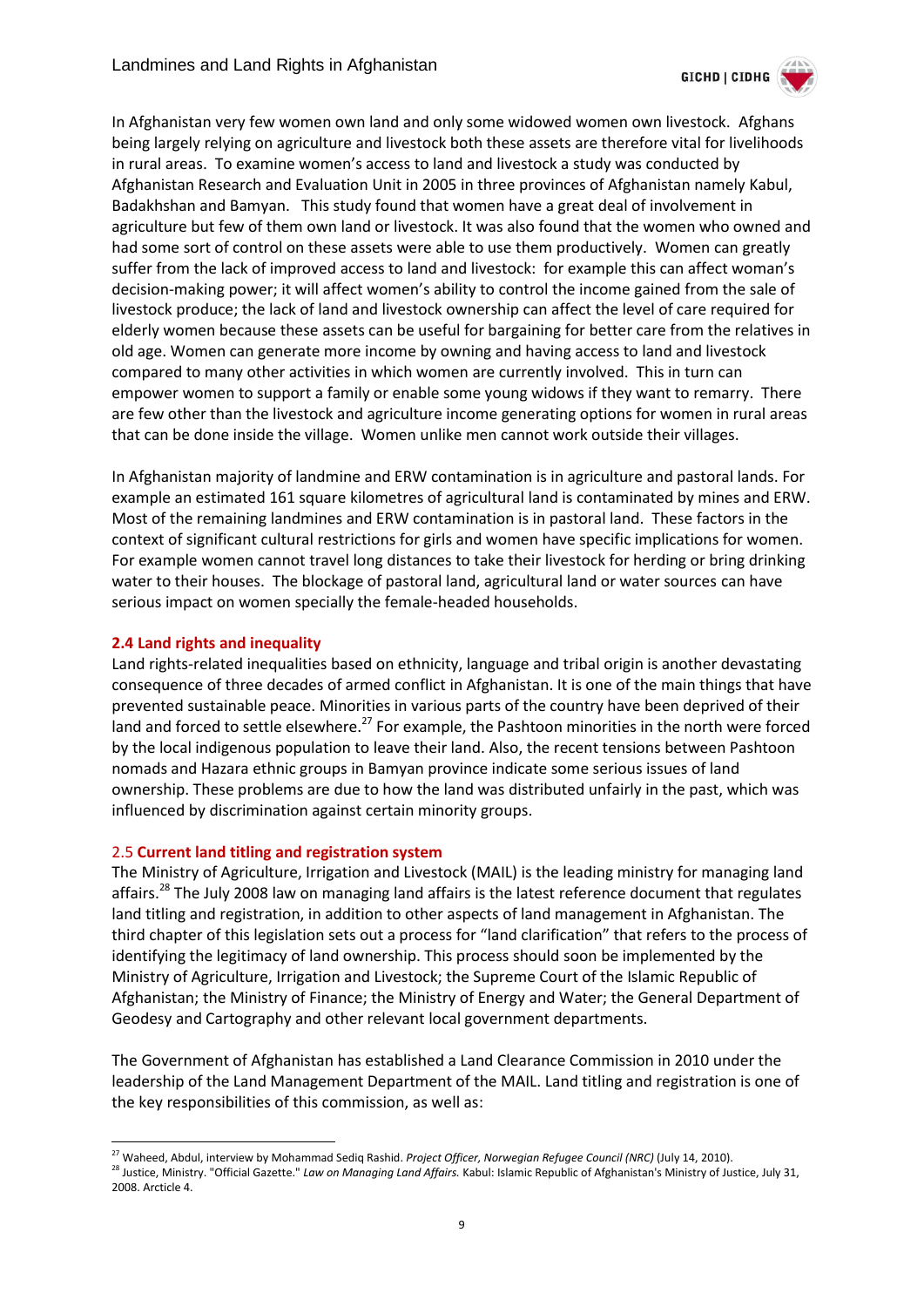

- 1. Clearing land, distributing documents of land ownership
- 2. Determining the boundaries, category and water rights and taxes of the land
- 3. Determining and differentiating between individual, government, pasture, endowed, virgin, arid, forest and other types of lands
- 4. Referring land related disputes and claims to the relevant authority
- 5. Registration of results<sup>29</sup> after clearance in the relevant book
- 6. Referring results of land clearance to be registered in the property and tax books for the preparation of Sharia<sup>30</sup> documents (deeds) in the relevant court
- 7. Restitution to the owner or to his/her Sharia inheritors of lands that were distributed against Islamic Sharia and legislation.
- 8. Sending activity reports to the relevant provincial land management offices and to the central land management office<sup>31</sup>.

Due to the lack of a reliable and effective formal land tenure system in the country, customary and informal land titling prevails. The majority of the land-related transactions are done outside the court-based system.<sup>32</sup> Affordability, accessibility and widespread distrust of the formal court-based land tenure system are some of the reasons for the customary system being opted for over the formal system.<sup>33</sup> In relation to this, women have the right to own land based on customary law, but Afghan society is dominated by men, which results in fewer women owning property.

Very often, land rights-related disputes are resolved at local level, through local elders and leaders, or if not solved, are referred to the municipalities and courts for a decision. There are also some traditional laws at community levels where land issues are referred to and resolved. However, given the current insecurity in some parts of the country, government and other agencies are unable to operate properly. This creates difficulties for people in terms of being able to access assistance to resolve land rights issues. Generally, local people are not fully aware of their rights in relation to land use and ownership.

#### <span id="page-9-0"></span>2.6 Land rights actors in Afghanistan

Several governmental and civil society organisations work on land-related issues and land management in Afghanistan. These are:

- The Ministry of Agriculture, Irrigation and Livestock, which is charged with the responsibility  $\bullet$ of technical and administrative leadership on land affairs.<sup>34</sup> The Ministry leads a project called Land Lease and Management One Stop Window which tries to make land available for productive investment.
- The Ministry of Finance, which addresses the taxation aspect of land management.
- The Supreme Court, which sorts out the official land ownership documentation and resolves disputes on land ownership.
- The Ministry of Energy and Water which deals with irrigation water rights-related issues  $\bullet$
- The Department of Geodesy and Cartography which deals with survey and mapping
- The Ministry of Justice which engages in resolving land rights issues between governmental  $\bullet$ organisations and also deals with land issues from a reconciliation perspective
- The municipalities, which are responsible for land management in urban areas.  $\bullet$

-

<sup>&</sup>lt;sup>29</sup> This is the translation of article 15 bullet point 5 of the Afghanistan Land Management Law.

<sup>&</sup>lt;sup>30</sup> Sharia is referred to the the sacred law of Islam.

<sup>31</sup> Justice, Ministry. "Official Gazette." *Law on Managing Land Affairs.* (Kabul: Islamic Republic of Afghanistan's Ministry of Justice, July 31, 2008),arcticle 15.

<sup>32</sup> J. David Stanfield , Terra Institute. "Land Administration in (Post) Conflict Conditions:The Case of Afghanistan." *Conference on Land Policies & Legal Empowerment of the Poor.* Washington D.C.: Wold Bank, 2006. 21. Page 13.

 $33$  Ibid

<sup>34</sup> Justice, Ministry. "Official Gazette." *Law on Managing Land Affairs.* Kabul: Islamic Republic of Afghanistan's Ministry of Justice, July 31, 2008. Arcticle 4.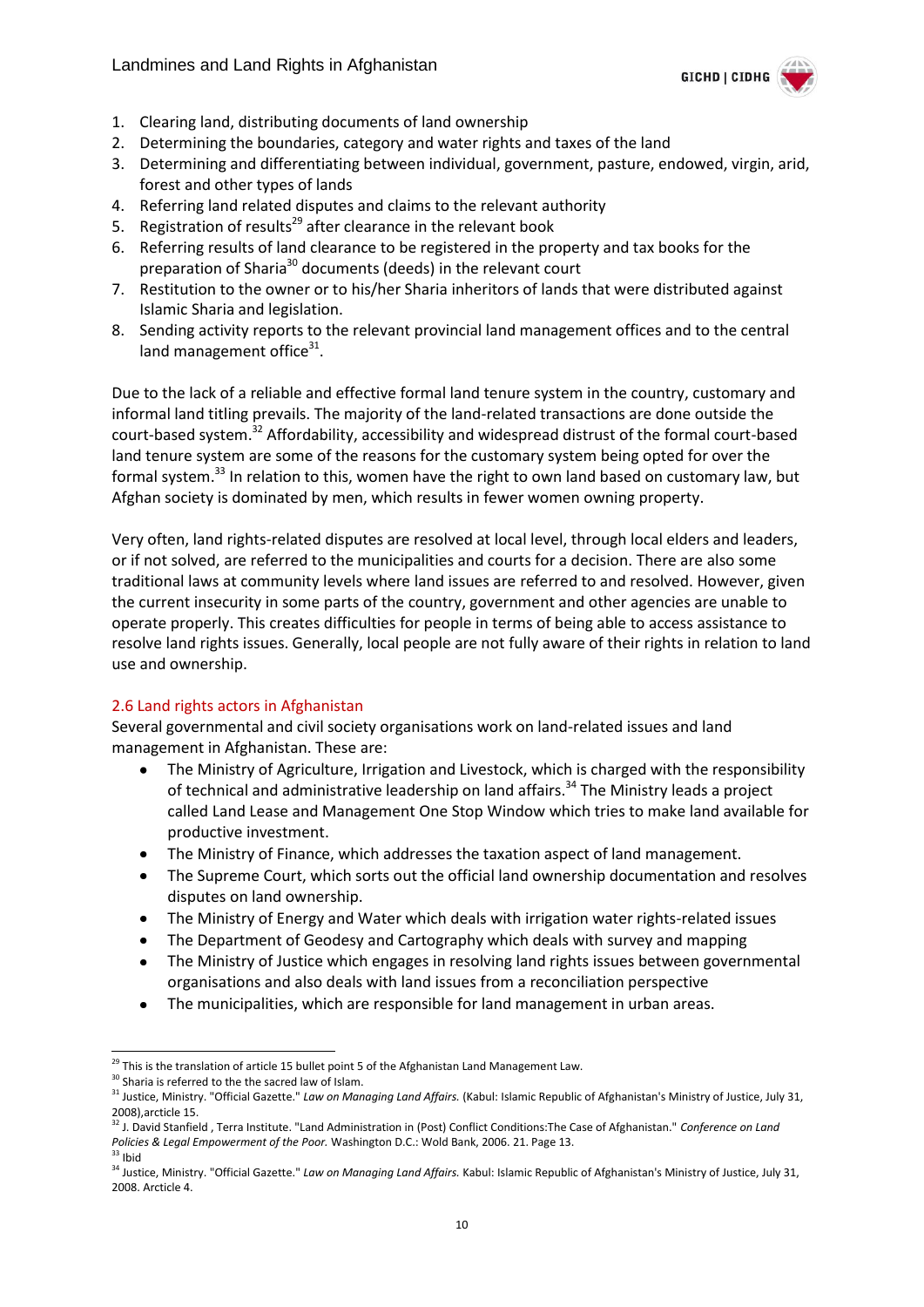

Other organisations involved in land rights issues include: Afghanistan Independent Human Rights Commission (AIHRC); Afghanistan Research and Evaluation Unit (AREU); German Technical Cooperation (GTZ); International Bar Association (IBA); Norwegian Refugee Council (NRC); Terra Institute; The World Bank; United Nations Assistance Mission in Afghanistan (UNAMA)/Rule-of-Law Project; United Nations High Commissioner for Refugees (UNHCR); United States Agency for International Development (USAID)/Land Titling and Economic Restructuring Activity Project  $(LTERA).<sup>35</sup>$ 

Land rights actors in the informal and customary domains are:

- community elders
- $\bullet$ *Mirabs* (Irrigation water coordinators)
- village councils  $\bullet$
- some ex *Mujahideen* commanders  $\bullet$

#### <span id="page-10-0"></span>**3. SOCIO-ECONOMIC IMPACT OF LANDMINES/ERW CONTAMINATION IN AFGHANISTAN**

Seventy per cent of the Afghan labour force is estimated to be engaged in agricultural activities, and almost 90 per cent of all cultivatable land is made up of irrigated agricultural land. Before 1978, 16 per cent of GDP came from livestock products. As a land-locked country, roads constituted the backbone of the Afghan transportation network.<sup>36</sup> The presence of mines/ERW has severely affected Afghanistan.

Mine contamination has meant loss of livestock and restricted access to land and has exacerbated food insecurity. Lack of access to shelter, water and sanitation has exacerbated health and hygiene problems and the lack of essential infrastructure has meant hardship for many people. Reduced crop production, increased transportation costs, obstacles to repatriation and rehabilitation, loss of lives, disability, lack of employment, displacement, depression, psychological problems and family life break-up are all noticeable.

Landmines and ERW create blocks to local and national economic recovery and development, and undermine fundamental human rights to peace, security, and self-determination<sup>37</sup>. The National Disability Survey of Afghanistan (2005) highlights mental health as a significant challenge, in particular for females. A number of factors have lead to this, for example, disability caused by mine/ERW-related accidents can act as an obstacle to marriage. In rural communities, a women's worth is often closely linked to being married, and disability can result in their lowered self-esteem. Also, migration to the cities is changing the status of women in Afghan society – a number of women are obliged to work outside of the home to earn a living.<sup>38</sup>

#### <span id="page-10-1"></span>3. 1 Gender dimensions of the impact of mines/ERW

-

In general, mine/ERW contamination impacts men more than women in Afghanistan, where men are considered the 'bread-winners' of the family. However, in the case of nomadic tribes for instance, women are usually heavily involved in different types of livelihood activities and are impacted more than men.

The Landmines/ERW casualty data for IMSMA (the mine action national database) records that 18,807 males and 1,586 females were injured or killed by mines/ERW from when records began

<sup>35</sup> Afghanistan Reseach and Evaluation Unit (AREU). "Proceedings of the Land Conflict Workshop 8 April 2009." *Land Conflict Workshop.* Kabul: Afghanistan Research and Evaluation Unit, 2009. 1-12.

<sup>&</sup>lt;sup>5</sup> Gildestad, W. A. (2001). *The Socio-Ecnomic Impact of Mine Action in Afghanistan*. Kabul: World Bank and Nordic Consulting Group. <sup>37</sup> MCPA. (1998). *Socio Economic Impact Survey .* Kabul, Afghanistan : Mine Clearance Planning Agency (MCPA).

<sup>38</sup> Bakhshi, Jean Francois Trani and Parul. *National Disability Survey in Afghanistan, Understanding the Challenge Ahead, Excutive Summary.* (Lyon: Handicap International, 2005), p.26.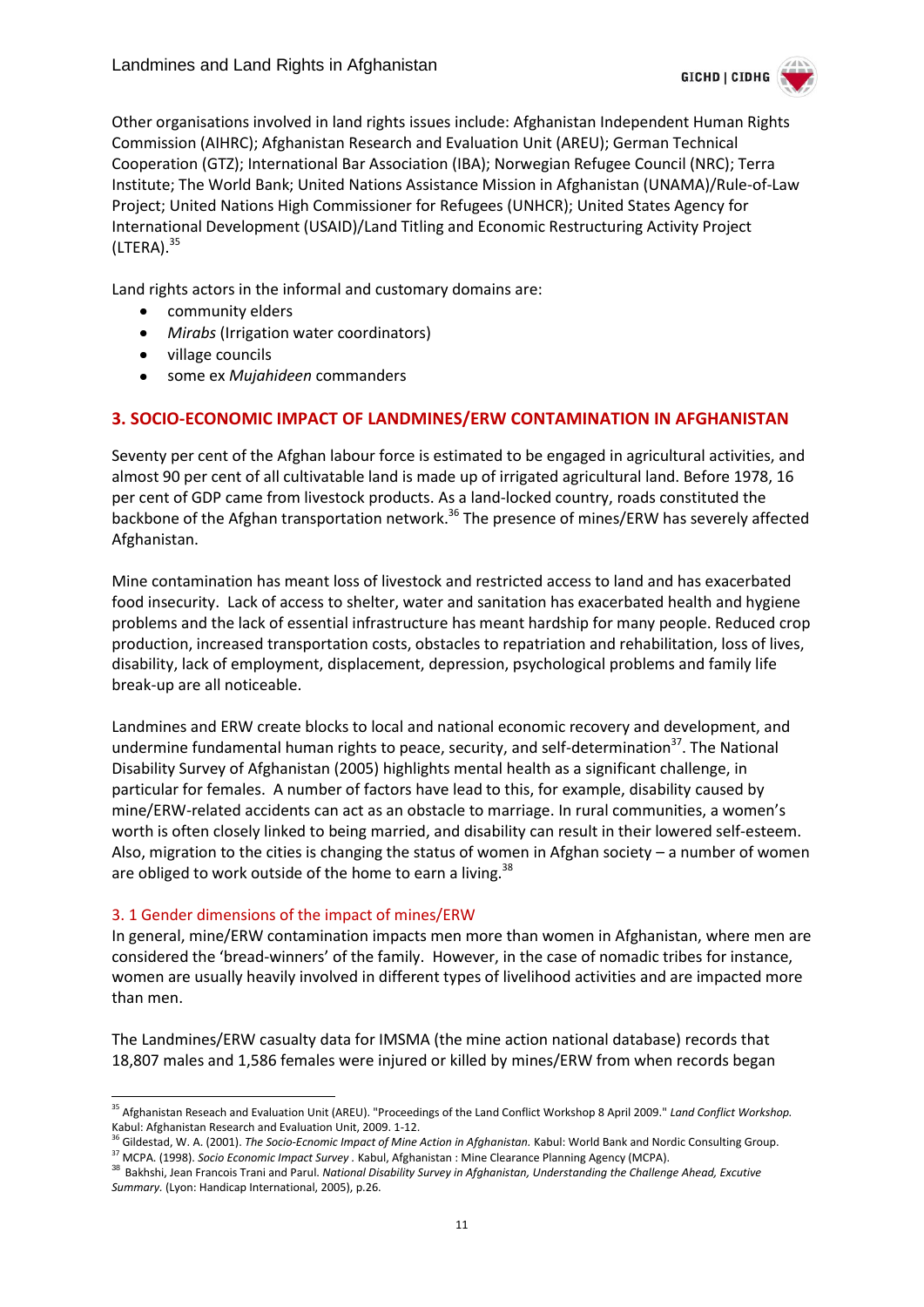

almost twenty years ago to the end of July 2010. It also shows that 43.9 per cent of the victims involved in landmine accidents are boys under the age of eighteen, 4.8 per cent are girls under the age of eighteen, 46 per cent are men, 2.8 per cent are women and 2.5 per cent are victims with unknown/no age record<sup>39</sup>.

The available mine and ERW-related casualty data in the Afghan national mine action database from 1979 to 2010 shows the status of casualties from the gender and activities perspective as follows:

- a) During food, water and wood collection there were 244 females and 2,130 males either injured or killed, working out as about ten per cent female versus 90 per cent male
- b) While farming, there were 55 female casualties and 1,526 male casualties, working out as about 3.5 per cent female versus 96.5 per cent male
- c) During household related activities, 63 women and 109 men were injured, equalling to 37 per cent female versus 63 per cent male injuries
- d) 153 females and 3,280 males were injured tending animals, or four per cent versus 96 per cent
- e) While travelling, 331 women and 2,648 males were hurt, or 11 per cent versus 89 per cent

However, the mine action programme of Afghanistan still lacks adequately reliable information with regard to the impact of mines and ERW on women. The Landmine Impact Survey that was implemented during 2003 and 2005 did not consider women's perspective. However, in order to address this gap, in 2009, the Mine Action Coordination Centre of Afghanistan (MACCA) and the Department of Mine Clearance (DMC) conducted a survey entitled "Knowledge, Attitude, Belief and Practice" (KAPB+). Its overall purpose was to assess the knowledge, attitudes, practice and beliefs of Afghans who live and work in areas impacted by landmine and ERW. This survey paid particular attention to the perspective of women.

The numbers of those interviewed were equal from a gender perspective – the balance was 50 per cent men and 50 per cent women. The survey highlighted a number of findings in relation to women:

- Women wanted more female MRE teams and wanted to visit them at their homes  $\bullet$ because many are not allowed to go outside and mix with men
- People with social and economic problems, such as women, the old and the unemployed considered mines/ERW to be a problem more than others who were interviewed.
- Women take more risks when it comes to household tasks, such as fetching water.<sup>40</sup> More than two thirds of those interviewed in Bamyan said that the priority of deminers should be "water sources", and most of the interviewees who replied "water sources" were women
- Women receive more MRE before the age of 19 than after

A key livelihood resource in the mountainous eastern and south-eastern parts of Afghanistan is firewood, but the impact of landmines/ERW has forced the male population to look for firewood and seek alternate livelihoods in the neighbouring country. This has pushed women to work in the field, which has in turn made them more vulnerable to the risks of landmines and ERW.

#### <span id="page-11-0"></span>**3.2 Children and landmines**

-

A mine blast is much more likely to kill a child than an adult, and a child who survives is less likely to have access to rehabilitation, and school, and almost certain to be vulnerable into adulthood.

<sup>&</sup>lt;sup>39</sup> Data extracted from Information Management System for Mine Action (IMSMA) on 11 August 2010.

<sup>40</sup> Fabienne Goutille . *Mine Action Activities KAPB+ survey 2009-2010 Mine Clearance & Mine Risk Education Impact Monitoring in Afghanistan.* Survey, Kabul: Mine Action Coordination Centre of Afghanistan and Handicap International, 2010.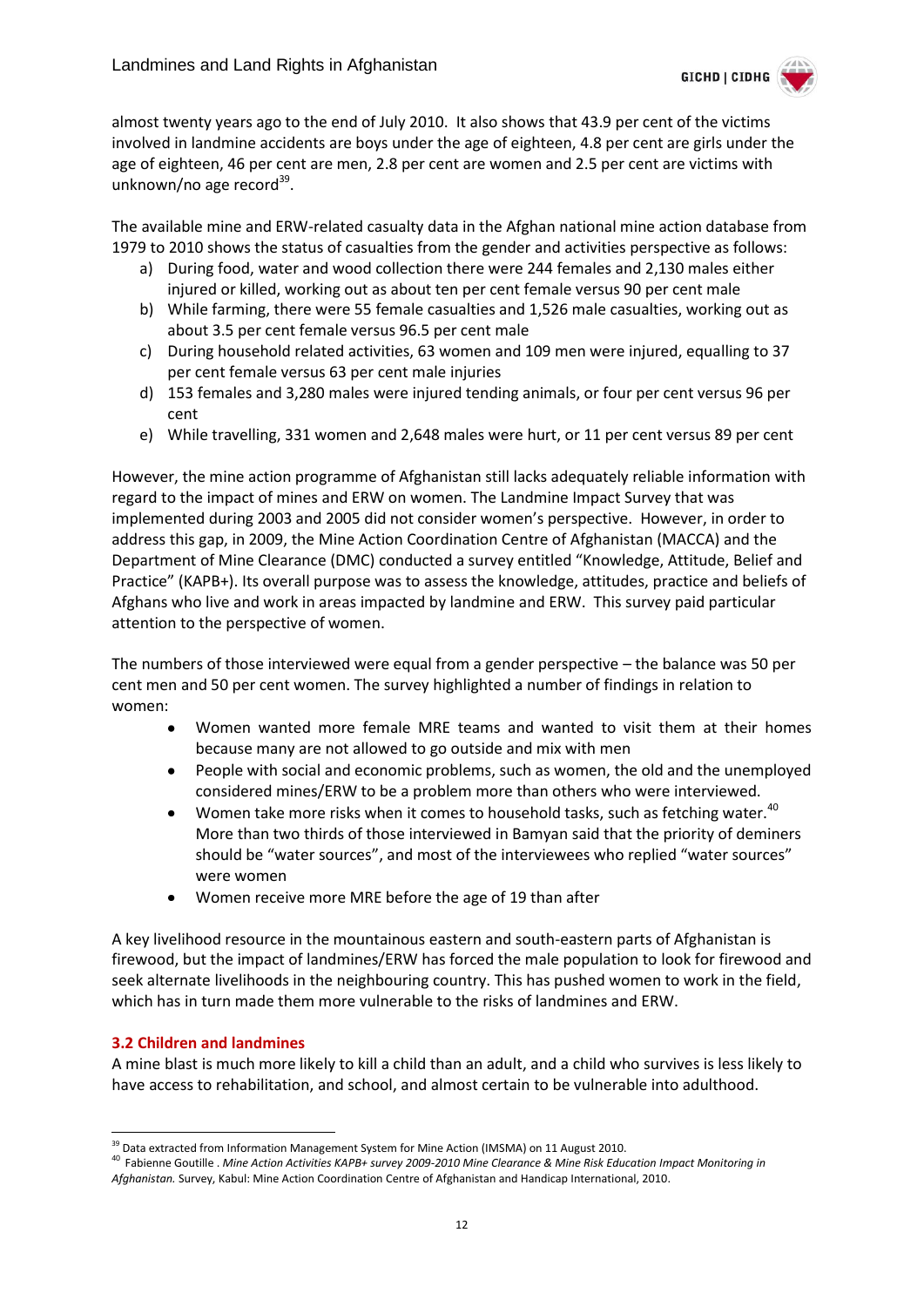

Children's natural curiosity and desire to play, touch, seek and explore is risky in a landmine and ERW contaminated environment. Children sometimes even seek ERW to sell their metal contents as a means of earning money. Disabled children are limited in having access to rehabilitation and schools. This is for several reasons, including distance, lack of appropriate transportation means, poverty, buildings' inaccessibility for people with disability, and lack of assistive devices. Insecurity in some parts of the country is also a major reason for depriving the disabled population from using care and rehabilitation centres.

In regard to women and girls, irrespective of being disabled or not, all of these issues, together with the lack of adequate female workers, as well as beliefs and culture, make access to education and rehabilitation extremely challenging.

#### <span id="page-12-0"></span>3.3 Key mine action actors

The Department for Mine Clearance (DMC) is the mine action focal point within the Afghan government system. The coordination, planning & fundraising responsibility to date has rested with the Mine Action Coordination Centre of Afghanistan (MACCA), which coordinates the Mine Action Programme of Afghanistan, and which is funded through a UN modality. MACCA is an UNMAS project administered by UNOPS. The MACCA has sub-offices which are known as Area Mine Action Centres (AMAC).

DMC & MACCA are now collocated and jointly coordinate, regulate and manage mine action operations in Afghanistan. There are eight national and international humanitarian mine clearance agencies<sup>41</sup>, 20 commercial demining companies<sup>42</sup> and seven Mine Risk Education/Victim Assistance agencies.<sup>43</sup> The number of national and international demining companies is steadily increasing. Approximately 14,000 employees constitute the Mine Action Programme of Afghanistan (MAPA) workforce.<sup>44</sup>

#### <span id="page-12-1"></span>**4. CONTAMINATION, LAND RIGHTS AND THE RESPONSE OF MINE ACTION ORGANISATIONS**

The combination of mine/ERW contamination and insecure land rights has affected the livelihoods of mine/ERW contaminated communities. However, while mine action organisations are affected by land related disputes, they have not become directly involved in land rights issues.

In the early 1990s, MACCA issued a policy, which applies to all national and international mine action operators, which states that demining cannot take place on disputed land until the dispute is resolved. This policy is not reflected in the current national mine action standards. However the policy has been well communicated and most of the demining organisations are adhering to it. Therefore, in situations where operators become aware that the land they are about to clear or are in the process of clearing is the subject of a dispute, they immediately suspend operations. Mine action organisations typically conduct detailed studies of land which look at the nature of mine contamination prior to mine action operations. If land is contaminated, but there is tension or a dispute regarding ownership, mine action organisations will not take any action because of the sensitivity of the issue and instead wait until the dispute is resolved.

<sup>-</sup><sup>41</sup> Halo Trust, Danish Demining Group, ATC, OMAR, DAFA, MCPA, MDC and PM/WRA/DynCorp

<sup>42</sup> OMAR International, G4S, MTI, GS, SDG, UADC, GGDC, RELYANT,TDG, HDI, RONCO, NDSS, KMCC, EODT, ACL, TDC, ADC, CMCC, PSS, and UXB, MAPA Teams Allocation Plan for 1389

<sup>43</sup> ARCS, HI, MMCC, AAR Japan, BBC-AEP, & DAO

<sup>44</sup> MAPA Workforce Matrix 1389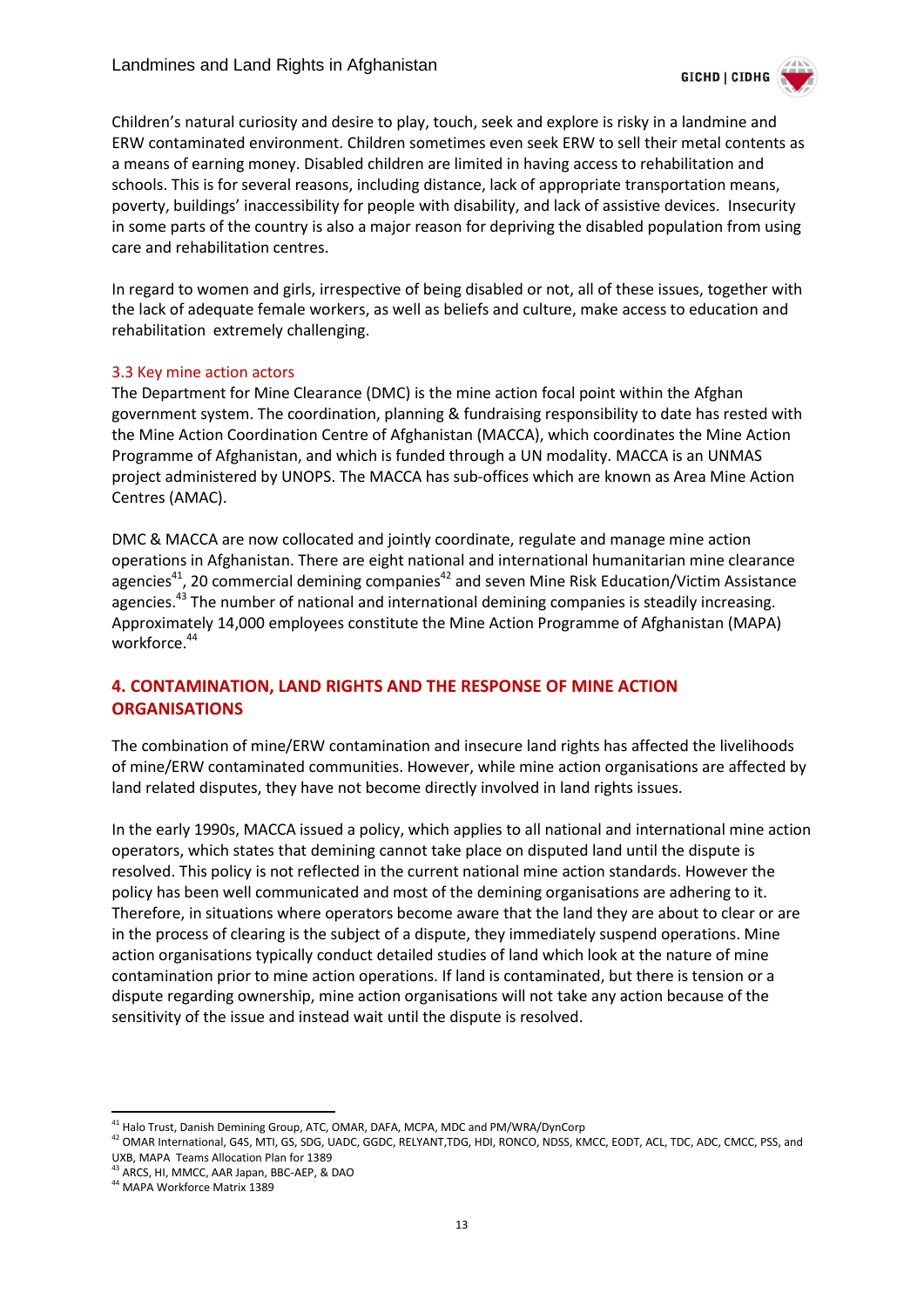

#### <span id="page-13-0"></span>**4.1 Guidelines on dealing with land rights**

There are no clearly written guidelines or procedures on how to deal with land rights issues during different phases of mine action, such as survey, disposal, and clearance. The existing land handover certificate, provided to post-clearance beneficiaries, does not clarify how to address land rights issues either. The responsibility for ensuring that the necessary task handover documentation is completed as required, lies with the demining organisation. Individuals who request clearance are all referred to as the **"**Responsible authority/landowner". The handover certificates include a footnote which stipulates that: "This document is only a certificate of clearance of land from threat of mine/ERW and can never be considered a document for land ownership". Clearance requests are processed through the local authorities and community elders and during the mine clearance/survey the information in terms of the land and the history of landmines are provided by the landowners. According to the Afghan national mine action standards, a 'Cleared Area Completion and Acceptance Certificate' is then prepared by the demining organisation. This certificate is attached to a 'Task Completion Report' and forwarded to the relevant AMAC.

Land is considered to have been handed-over by the demining organisation once the AMAC has signed the 'Cleared Area Completion and Acceptance Certificate'. Responsibility for the custody and maintenance of all task completion and handover documentation rests with the MACCA. Generally Afghan land law and documents such as handover certificates are not linked. Therefore, revising the national mine action standards in light of the land law, would be a good step towards mainstreaming land rights issues in mine action.

The mechanism of coordination and collaboration for provincial development, and to a degree at the community level, through the community development councils, functions well. However, addressing land rights problems is yet to become one of the top priorities for this coordination mechanism.

The government department dealing with refugees and the UN High Commission for Refugees (UNHCR) are engaged in facilitating the resettlement and safe return of Afghan refugees to their villages. The Food and Agriculture Organisation (FAO) and other related organisations are involved in providing agriculture and irrigation systems. The departments of rural rehabilitation and development, and construction organisations facilitate the provision of shelters for returnees. Mine action organisations in Afghanistan provide assistance in support of humanitarian and development assistance. However, the MAPA has not become directly involved in land rights issues.

#### <span id="page-13-1"></span>**4.2 Disputes**

Land and water ownership among families and tribes can cause disputes and is one underlying cause of armed conflict in Afghanistan. These conflicts typically arise as a result of several factors which include:

- $\bullet$ the unauthorised occupation of land
- overlapping claims on private, public, state or community land  $\bullet$
- problematic procedures for the purchase and sale of private land
- the lack of an agreed procedure for community based land management<sup>45</sup>  $\bullet$

The severity of disputes is further complicated in mine affected communities. The availability of landmines in the impacted communities has led to families and tribal members attempting to source landmines and plant them on disputed land. Landmines are normally sourced from ex-Mujahideen fighters, or from individuals who have obtained the mines by defusing them from the minefields.

<sup>-</sup><sup>45</sup> Roe, Colin Deschamps and Alan. *Land Conflict in Afghanistan, Building Capacity to Address Vulnerability.* Issues Paper Series, Kabul: Afghanistan Research and Evaluation Unit, 2010. Page 6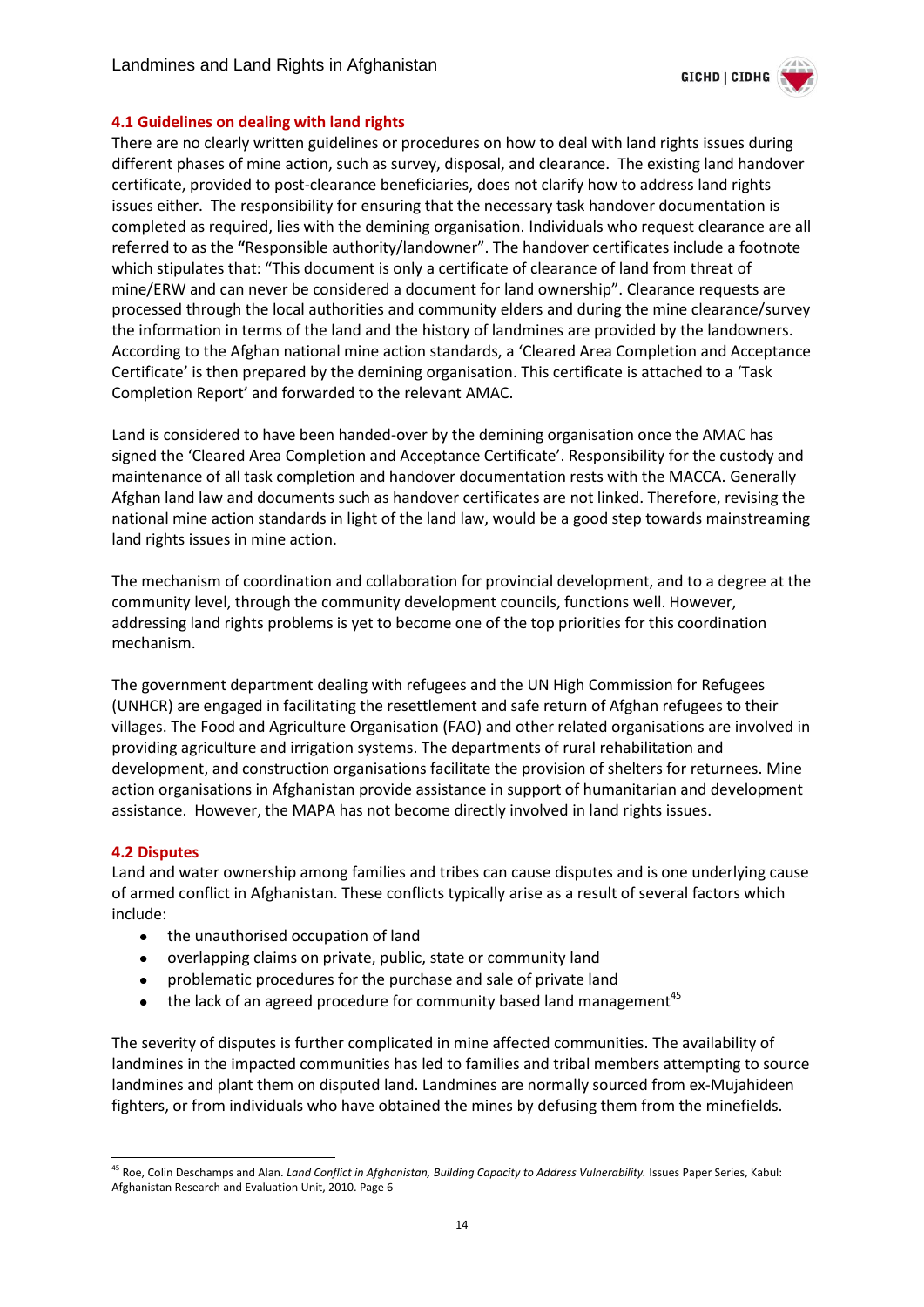

This problem not only affects the involved families. It also poses major security risks for other community members and the environment. In situations where families and or tribal members are in conflict over land, community members not involved in the conflict have come to mine action organisations asking for assistance. This has placed mine action organisations in a difficult position. This typically happens in remote areas where the rule of law is weak.

During past armed conflicts, some armed groups occupied public buildings and private residential houses and used them as military bases. The armed groups planted landmines around the buildings to protect themselves and consequently many houses were damaged due to heavy ammunition fire and landmine accidents. Contamination has also resulted in the deaths and injuries of civilians and has prevented property owners from accessing their houses. Very often, there are no records of where the mines were planted to assist demining operations.

Mine action operators mapped and recorded multiple houses as one minefield .During demining operations, entering locked houses on contaminated land required permission from the house owners. In the absence of the owners, and the inability to get their permission, the minefields were therefore only partially cleared, thus causing a problem for mine or ERW clearance operations.

#### <span id="page-14-0"></span>**4.3 Land-related issues encountered by mine action organisations**

The following are a series of examples of the type of land-related issues that mine action organisations commonly encounter during demining operations, and how they address them:

- **Gurbuz district, Khost province:** Clearance operations in a number of known minefields are pending. This is as a result of conflicting claims over land ownership between local residents and nomads.<sup>46</sup> Due to these conflicting claims, and the decision of the MACCA/DMC to not clear land which is subject to dispute, the land remains inaccessible to neighbouring communities, depriving them of potential livelihoods.
- **Mandozi district, Khost province**: A contaminated site was part of the 2009 MAPA operational work plan for clearance. However, due to a land rights-related problem between two ethnic groups, clearance was not permitted until the dispute was resolved. While waiting for the dispute to be addressed, a young boy was killed in early 2010 due to a mine accident. $47$
- **Shindand district, Hirat province:** A parcel of cultivated agricultural land, belonging to an influential local Mujahideen commander was deliberately mined by the personal enemies of the commander, due to an internal dispute between the commander and his oppositions in 2002. Three people were injured by anti-personnel mines on the land, which exploded while they were harvesting crops. The commander wanted the locally available demining teams to suspend their existing tasks and urgently clear the land. At that time, it was very difficult for the demining teams to explain mine action procedures to the commander and they therefore had to risk being attacked by the opponents of the commander by clearing the land. Not clearing the land could have resulted in major problems for the teams and the demining organisation concerned such as being threatened or abducted.<sup>48</sup>
- **Surkhroad district, Nangarhar province, 2010**: A powerful person wanted to construct a small town. When he discovered the site was contaminated with mines/ERW, he submitted a request for mine clearance to AMAC. During mine clearance operations on the site, the demining team received a warning not to clear the land from another person who claimed that it was in fact his

-

<sup>&</sup>lt;sup>46</sup> MACCA Policy

<sup>47</sup> Wakil, M. (2010, July 15). Plans Officer. (S. Ahmadzai, Interviewer)

<sup>&</sup>lt;sup>48</sup> Mullah Jan, Area Manager for Area Mine Action Centre Jalalabad, Afghansitan. July 2010.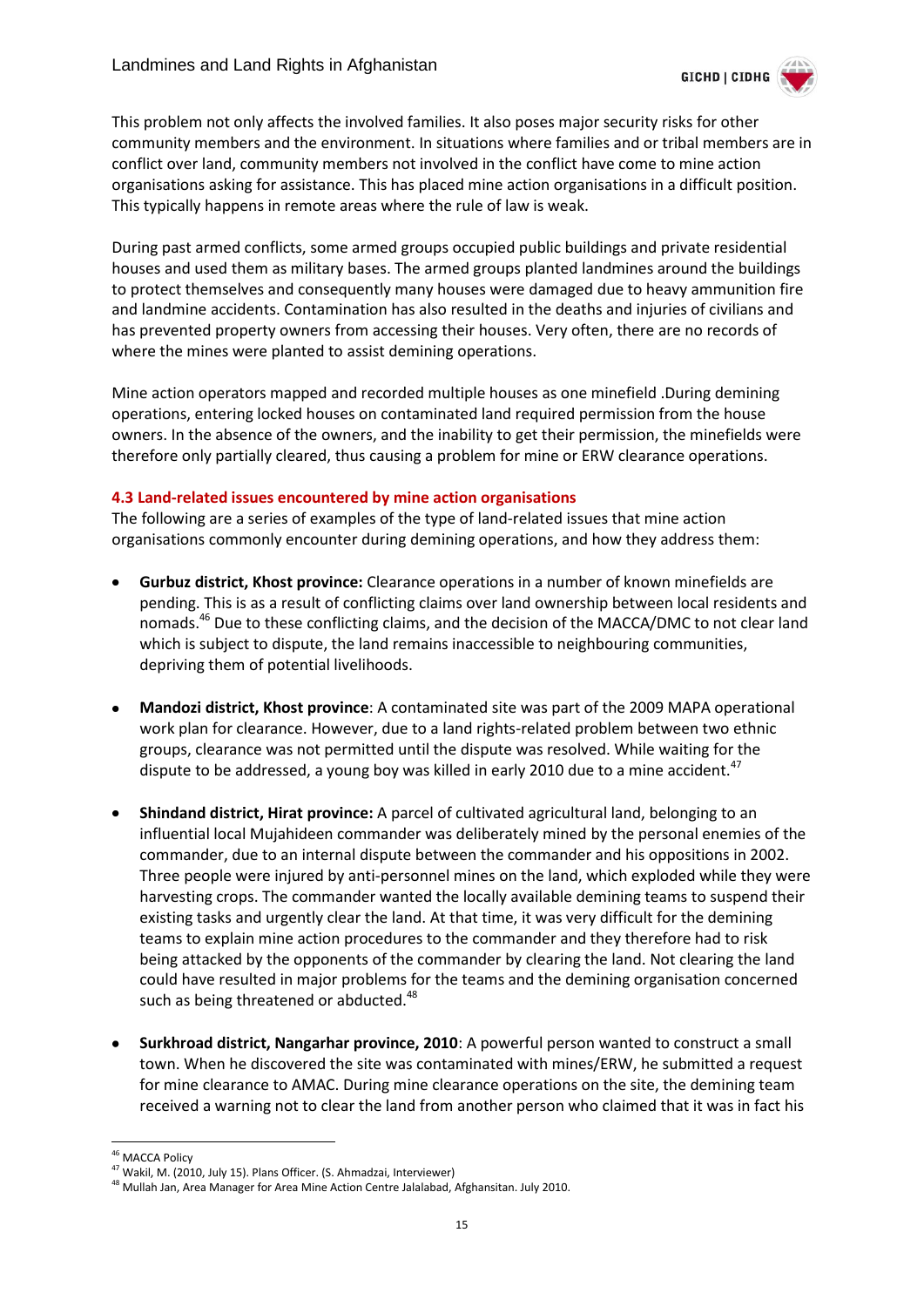

land. Demining operations were suspended. The person who initially requested clearance insisted the teams complete the task, and promised he would provide security in terms of protecting the demining teams from the possible retaliation of the other person. The requester was informed by the mine action operator that he first had to resolve the dispute over land ownership. In the end, both parties accepted that the demining operator should not be forced to clear land which is subject to a dispute over ownership. The two conflicting parties have since resolved their issues and reconciled and the land is being demined now<sup>49</sup>. This is an improvement over the past where conflict parties have insisted on clearance of disputed land.

- **Kandahar province, 2007:** A Landmine Impact Assessment Team (LIAT) was deployed to Nagahan village to map and record the reported landmine hazardous areas. The members of the community expressed their disagreement with the clearance of minefields, because they were afraid that illegal land occupiers would grab their land as soon it was cleared. The Area Mine Action Centre (AMAC), a decentralised office of MACCA, advised the LIAT to explain to the community members, that the area would not be cleared in the immediate future. The LIAT also clarified that the land had to be registered as a hazardous area in the national database for future clearance operations.<sup>50</sup>
- **Kandahar province 2009:** During the clearance of a minefield in an orchard, a demining team was asked by the neighbouring landowner not to demine a boundary wall separating the two orchards. The wall had collapsed during the war. The neighbouring landowner was concerned about the disappearance of the actual boundary line and the possibility of a dispute between the two owners. As a result, the demining team did not clear the boundary between the two gardens. From the perspective of the landowner, contaminated land was preferable to mine-free land due to the greater likelihood of conflict post-clearance.<sup>51</sup>
- **Kandahar province:** A bomb buried beneath a house was reported to the Area Mine Action Centre (AMAC) in Panjwai district. An emergency response team was tasked with the disposal of the buried bomb. As part of the operator's community liaison and safety efforts, the community was informed about the teams' work and of the possible risks to the house and the neighbourhood in general, as the bomb could be detonated unintentionally during the excavation process. In the end, the owners of the neighbouring houses did not agree to undertake the work, because they were concerned that the bomb would explode and destroy their houses. To date the bomb disposal has not taken place and the task is still pending.<sup>52</sup>
- **Kandahar province, 2009:** The AMAC in Kandahar received a request for clearing of a piece of private land from a local person. When the LIAT was deployed to conduct an impact assessment and a polygon survey of the contaminated land, a division of the Afghan National Army (ANA) assisted. However, the ANA informed the LIAT that they were opposed to the clearance operations because the ANA was unsure if the person was the actual owner of the land. In response, the AMAC asked the person who had requested clearance to obtain a letter from the Ministry of Defence agreeing to the clearance. He failed to obtain permission and as a result, clearance of this minefield is still pending.<sup>53</sup>
- **Kandahar province 2009:** In Ziarat village, community members were unhappy with the clearance of areas surrounding their village, due to the fear that people would grab their pasture

<sup>-</sup><sup>49</sup> Ibid.

<sup>&</sup>lt;sup>50</sup> Samy, Abdul, Area Manager for Area Mine Action Centre Kandahar, Afghansitan, July 2010.

 $51$  Ibid.

 $52$  Ibid.

 $53$  Ibid.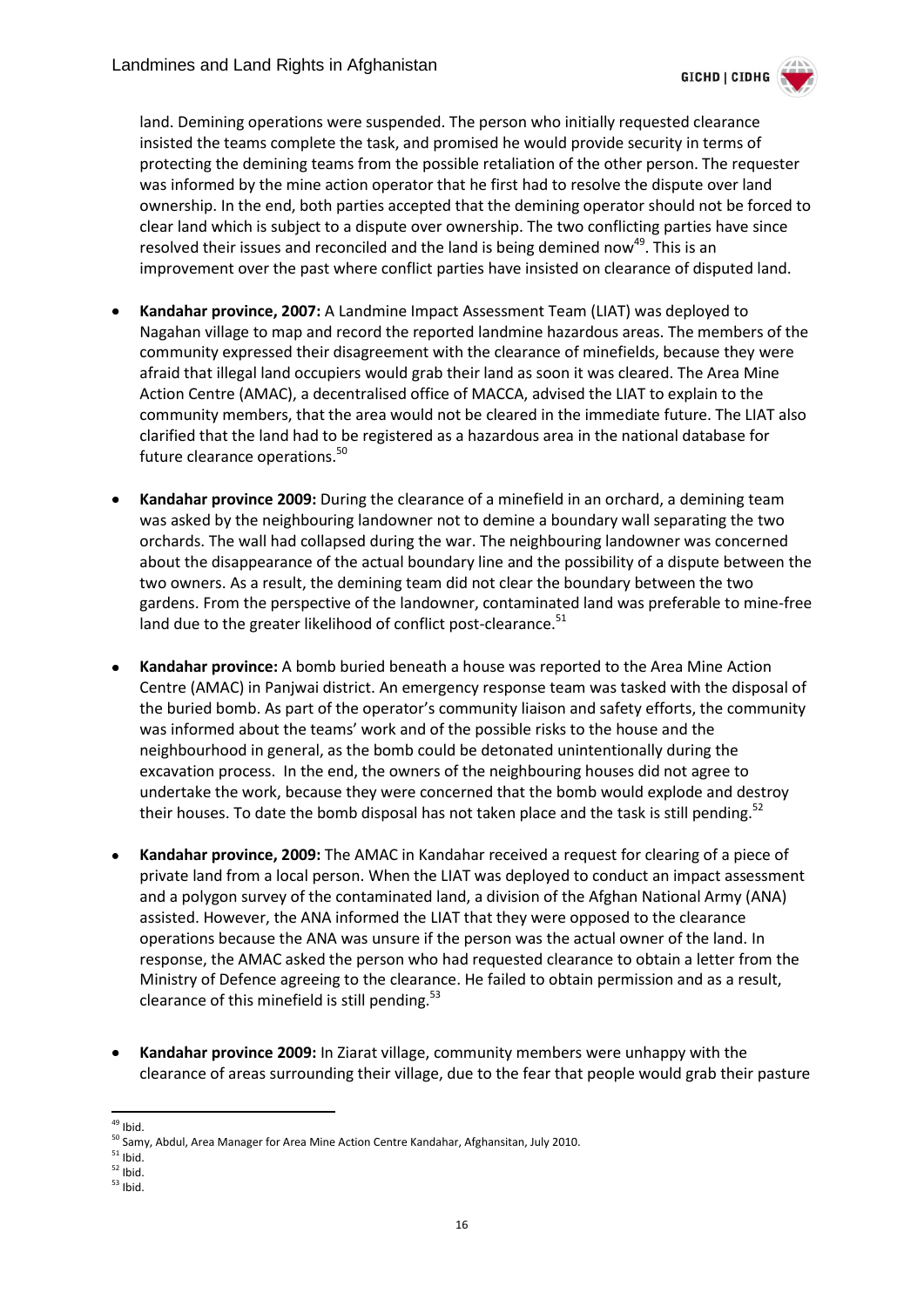

land and privatise it. After some convincing, the demining teams obtained agreement from the community members to proceed with the clearance operations. They explained that the cleared land is their pasture land, the benefits of clearance to community members and that they had already lost community members and animals as a result of mine accidents. The land was eventually cleared, <sup>54</sup> and so far, land-grabbing cases have not been reported in this particular community.

- **Khost province:** In 1997, someone deliberately mined a cultivated piece of land with a mature corn crop due to a dispute over land ownership in Ibrahim Khil village of Khost province. Three members of the same family, including a woman, were injured as a result of landmine detonation. They were not aware about the landmine problem on their land. In addition to injuries to the family members, more than ten Jeribs (two hectares) of arable land were blocked. The land was not only dangerous for the family but it posed a new mine risk for the entire village. Family members got together with the community elders, and asked the mine action organisation, through the provincial government (Taliban) to clear the land. This would enable the family to harvest their crops, which was their main source income. In response to the request, the mine action organisation referred the issue to MACCA (the ex UNMACA) for guidance. The MACCA raised the issue with the provincial government authorities and managed to convince them that prior to clearing this land, the dispute had to be sorted out. As a result, removing mines from this piece of land was considerably delayed.<sup>55</sup>
- **Nuristan province**: This is one of the provinces where there are major tensions due to land and water ownership between two tribes. These problems have been ongoing for decades. A dispute between the two tribes resulted in mines being planted by the opposing tribes. Contamination became a major issue, and resulted in the deaths and injuries of several villagers, especially women who in this particular area of the country are involved in agricultural work. The MAPA managed to conduct a non-technical survey and registered the landmine problem for the area in the national mine action database but no clearance was able to take place because the dispute was not resolved. The provincial government then got involved in the reconciliation process, and according to sources, the dispute was resolved. MACCA proposed establishing a communitybased demining project for these communities that would involve hiring members from the opposing tribes who could be hired as deminers to work together. This would help address both landmine and land ownership problems simultaneously and contribute to bringing about lasting peace in the area. However due to a volatile security situation and the land ownership problems the programme has not yet been able to establish the proposed community based demining project in this area.

These examples illustrate the different types of land-related issues that mine action organisations typically encounter and the challenges they face in trying to address them. They also demonstrate the positive and negative impact that mine action can have on land rights issues.

Mine action that releases productive land in full coordination with key land rights institutions, can prevent conflicts over land rights or land grabbing by illegal land occupiers. However, mine clearance without coordination with land management authorities and landowners, can have unintended negative consequences, such as the cleared land being illegally grabbed and occupied. In Kabul, several parts of the city were heavily contaminated by landmines, eg Maranjan hill, Brishna Kot, Shuhadai Saliheen, Kohe Ali Abad, Tapai Qawala, and Kohe Chelstone. According to the Kabul

<sup>-</sup> $54$  Ibid.

<sup>55</sup> Mullah Jan, Area Manager for Area Mine Action Centre Jalalabad, Afghansitan. July 2010.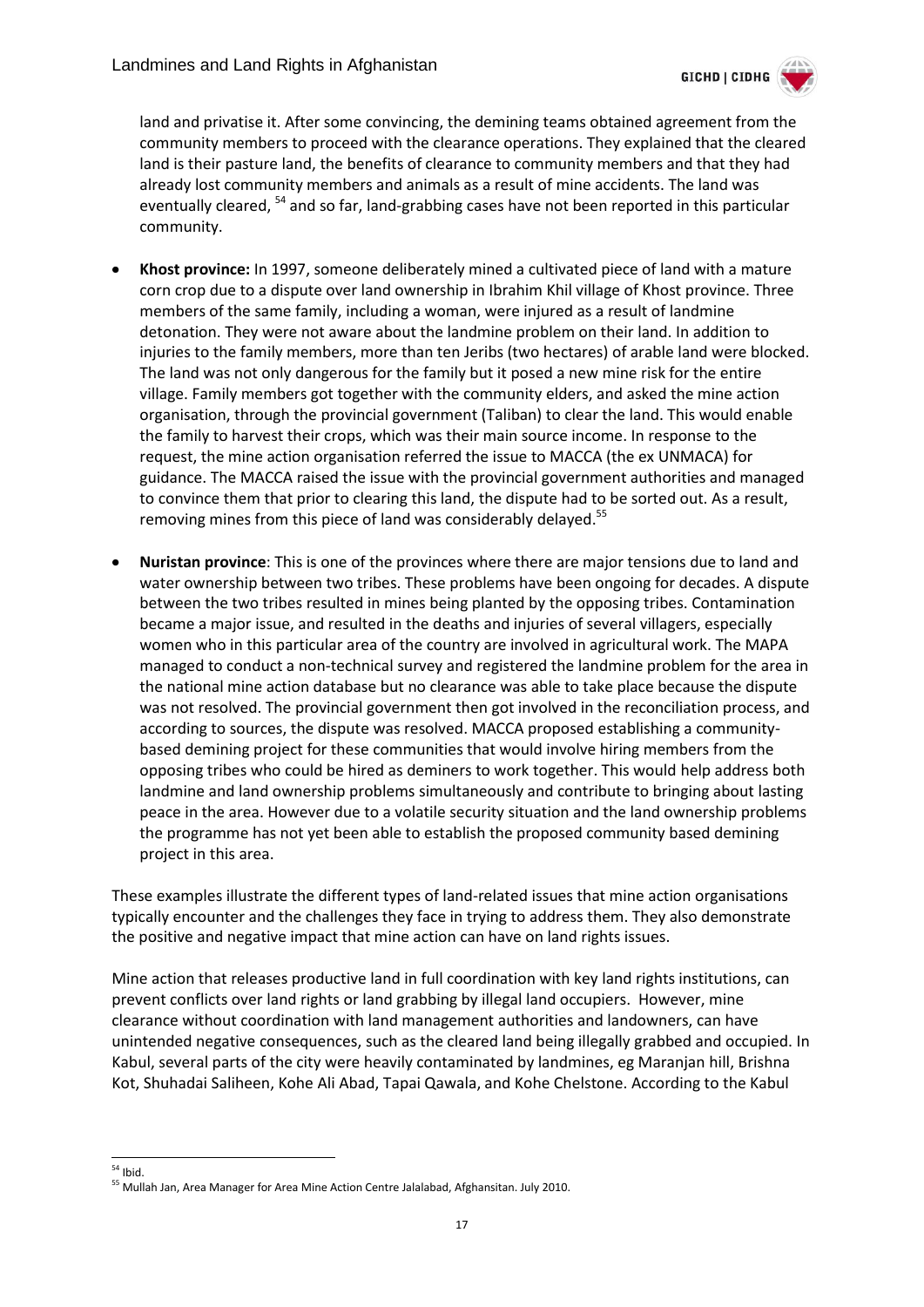

city master plan, most of these areas were dedicated for tree plantation to make the city greener. However, many were rapidly developed with illegally-built residential housing soon after clearance.<sup>56</sup>

#### <span id="page-17-0"></span>**4.4 Difficulties that mine action organisations face**

If mine action organisations ignore land rights-related issues and continue working in disputed areas, they risk being perceived to be involved in the dispute or as taking the side of a particular group. This may pose a direct threat to the safety of mine action personnel and equipment and raises the risk of mines being re-planted on already cleared land. This risk can be lessened if greater consideration of land rights issues is paid by mine action organisations.

In doing this, an important first step would be to raise the awareness of mine action practitioners on land issues. It is important for mine action organisations to be aware that land-related disputes can exacerbate wider conflict. For example, in the context of Afghanistan, traditional mechanisms for resolving and regulating conflicts have been weakened over time as village elders and the traditions which they represent and uphold have lost credibility. The availability of weapons can also make land-related conflicts more violent and difficult to resolve. .

Given increasing recognition of the important role mine action plays in supporting post-conflict reconstruction and development, there are opportunities for mine action organisations to engage in land rights issues. As Deschamps and Roe argue, "effective management of land tenure is inextricably linked to other sectors."<sup>57</sup>

#### <span id="page-17-1"></span>**5. CONCLUSIONS AND RECOMMENDATIONS**

Managing land has been an acutely complicated issue in the recent history of Afghanistan. Limited capacity in the justice sector, inadequate technical and administrative capacity, corruption, lack of coordination, weak or non-existent rule of law, lack of public awareness about land rights, the return of millions of refugees and population growth have together created a difficult challenge. It illustrates the need for joined-up and coordinated efforts by civil society organisations, the state and the private sector.

The Mine Action Programme of Afghanistan also has a role to play in addressing these issues. Afghanistan is still one of the most mine/ERW contaminated countries, and most of the contamination affects pastoral land, agriculture, residential areas and roads which in turn undermine people's ability to form livelihoods, and impede socio-economic development.

A positive result of dealing with landmine contamination is that it helps address landlessness and indebtedness in the farming sector, frees up residential areas and opens up access to previously contaminated land. However a negative side-effect of this is that mine action organisations can also worsen land-rights related issues if mine action is undertaken in isolation from land rights and land management actors.

In order for mine action organisations to positively contribute to addressing land issues, the following steps are recommended:

- Develop guidelines for mine action organisations on land issues
- Raise the awareness of land rights issues among key mine action personnel
- Encourage the use of landmine/ERW information by land rights and land management actors

-

<sup>&</sup>lt;sup>56</sup> Akbar, Mohammad, Area Manager for Area Mine Action Centre Kabul. July 2010.

<sup>57</sup> Roe, Colin Deschamps and Alan. *Land Conflict in Afghanistan, Building Capacity to Address Vulnerability.* Issues Paper Series, Kabul: Afghanistan Research and Evaluation Unit, 2010. Page 9.